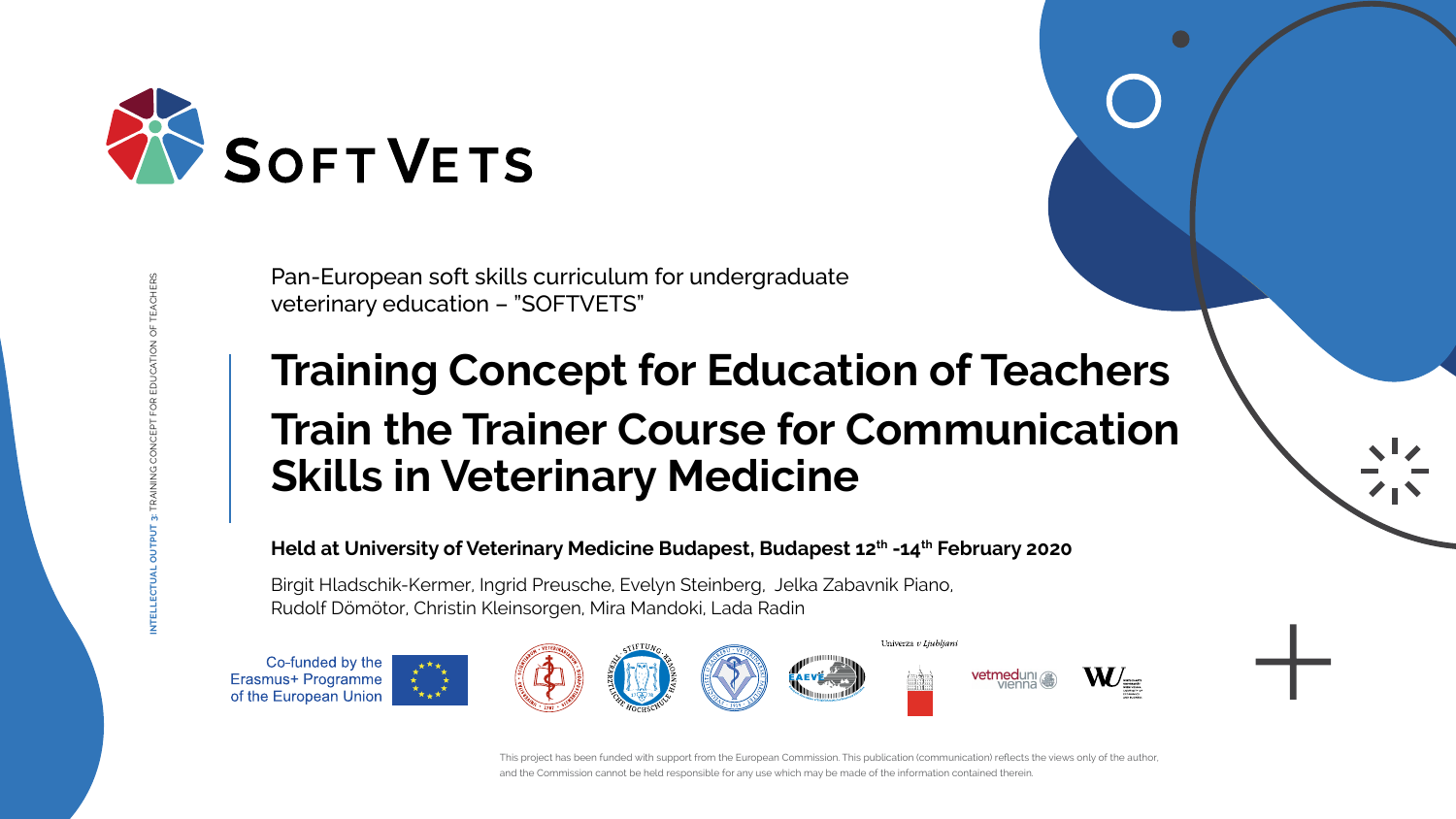

# **Objectives of the training and the training of the training b) What the course is about**

This project has been funded with support from the European Commission. This publication (communication) reflects the views only of the author, and the Commission cannot be held responsible for any use which may be made of the information contained therein.









2

**The overall objective of the training is to enable teaching staff to integrate communication skills and its use in veterinary medicine education, which would enable veterinary students to obtain cognitive and practical competences in communication skills.**

The course will be highly interactive and participant centred.

Day 2 and 3: The participants will demonstrate their teaching skills in experimental sessions. They will be asked to prepare a 45 minutes small group teaching session including the simulated patient owner. For more information on why the course is experiential please find Annex 1.

Day 1: The primary focus will be on the structure and skills of communication. The course will look at the various models in use to conceptualise communication in veterinarian medicine and how to utilise these to analyse communication skills in observed encounters with patient owners. This will help participants clarify what they are trying to teach and learn, define the individual specific skills of communication and break down the complex task of the interview into its individual components. The course will then be a mixture of experiential learning and didactic teaching (observing prepared videos, work in small groups with simulated patients, etc.)

#### c) What are the learning goals

As a result of this workshop, participants will be able to:

- appreciate various models in use to conceptualise health care communication
- use these models to consider the structure of communication in observed interviews.
- break down the complex task of the consultation into its individual components
- identify the individual specific skills of communication
- clarify what they are trying to teach and learn in their own teaching environment
- demonstrate their teaching skills in an experimental setting
- execute basic principles to train simulated patient owners

# **Information about the training.**

#### a) Who is the course for

The course is directed towards teachers, who want to teach communication in veterinarian medicine, and wish to explore the underlying skills and structure of communication. It is suitable for teachers of a variety of experience and is particularly suitable for those early on in their teaching careers.







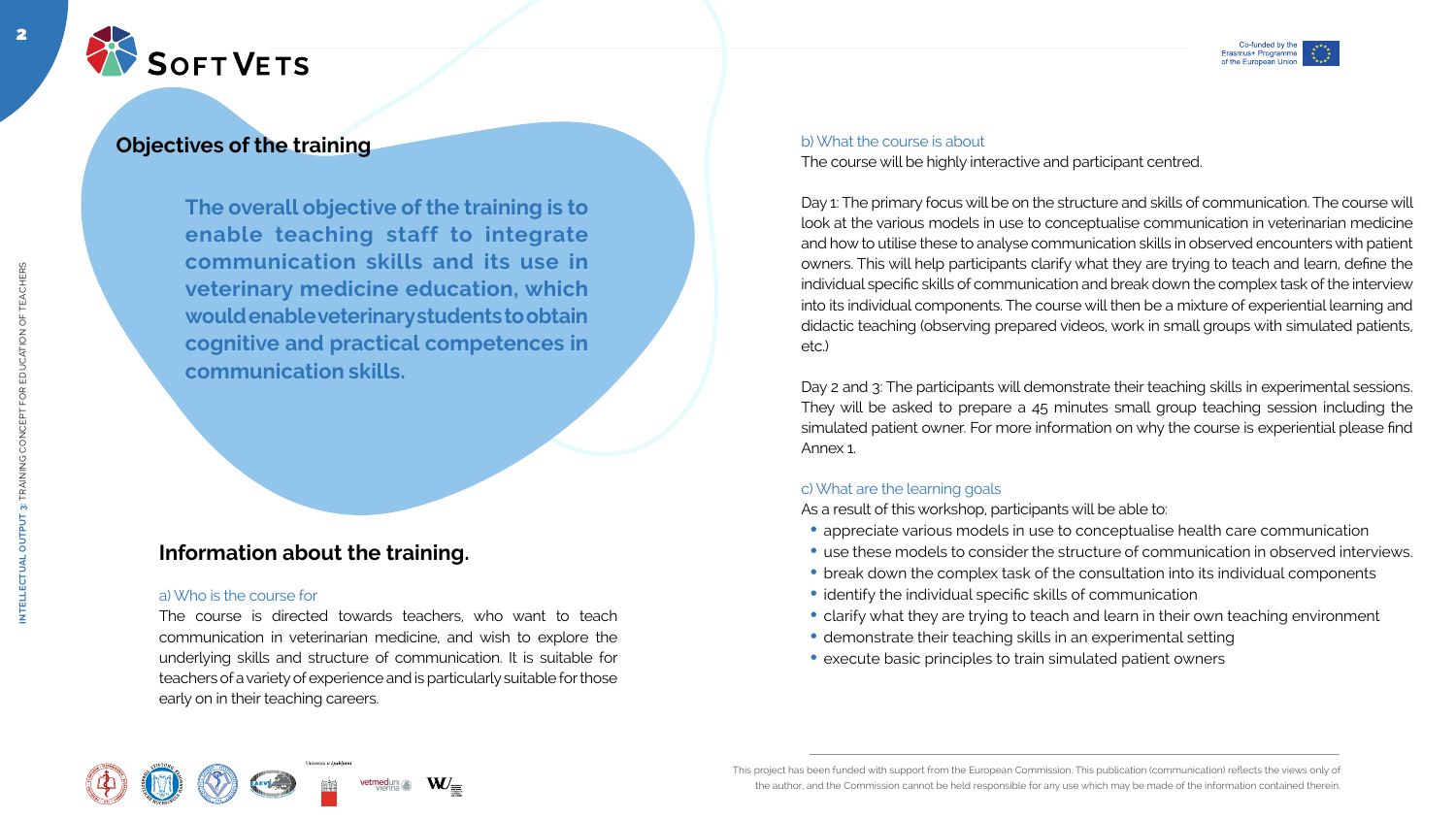



# **Setting**

- 1 trainer (experienced teacher) + 1 one simulated patient on day 2 and 3
- 10 participants
- Room with flexible seating options
	- Plenary
	- Small groups with table
	- $\bullet$  Individual work with table

# **Moderation material needed**

#### Highly recommended

- Computer, projector, projection screen for presenters
- Laptop and/or tablet for participants
- Presentations and useful links to applications on e-learning platform with access for the participants (e. g. Moodle)
- Presentation boards
- The pedagogy wheel, blank paper, pencils to create SAMR models
- Power Point presentation (PPT)
- Feedback questionnaires
- Overview of handouts and checklists please find in Annex 4.











#### Additional material recommended

- Name badges
- Certificate of attendance for each participant
- Participants list with contact information for networking purposes

# **Key strategies to facilitate groups**

Please find the information in Annex 2.

# **Course Description for Facilitators**

Please find the information in Annex 3.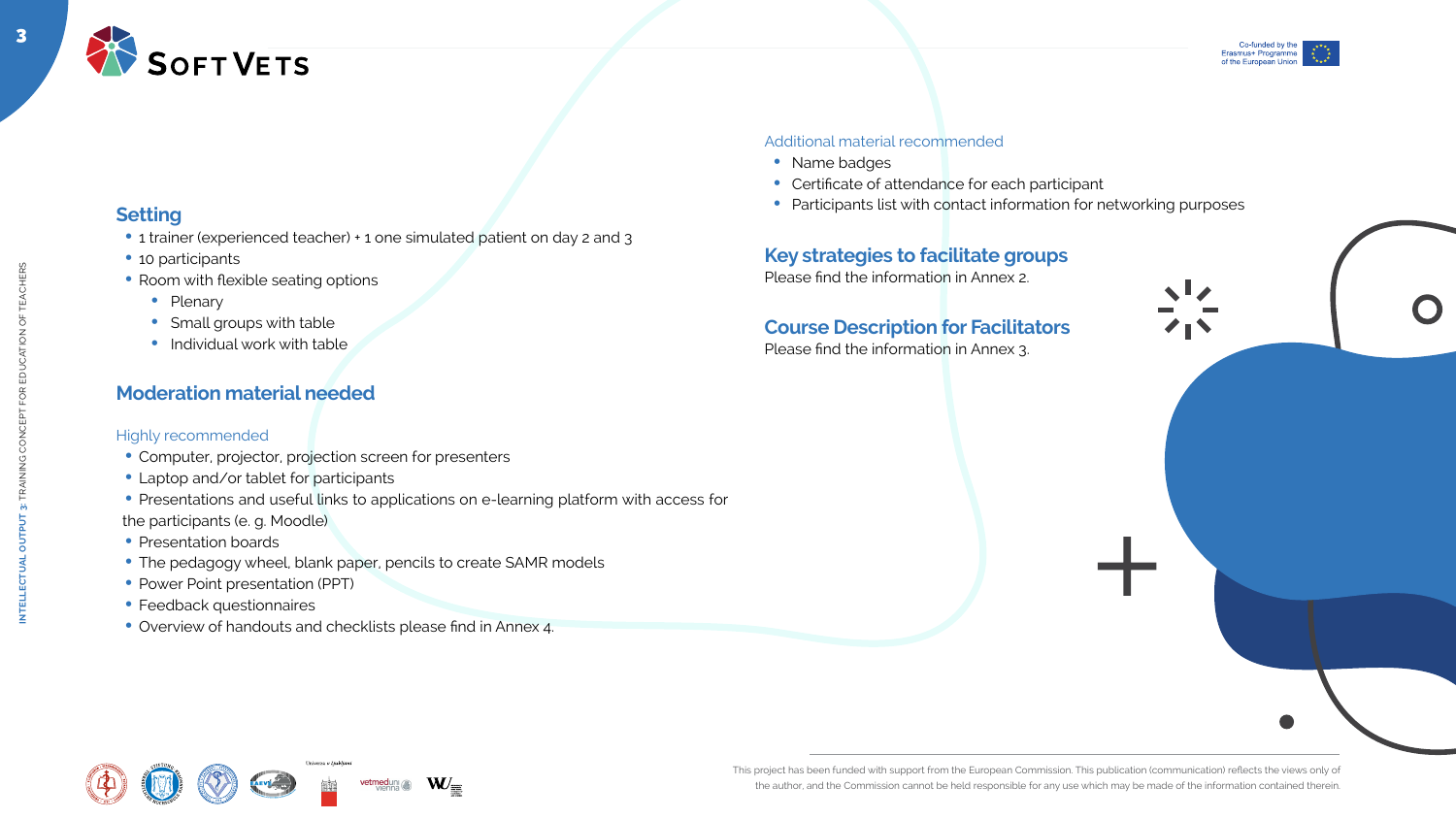





4

|                 | <b>DAY ONE</b>                                                                             |
|-----------------|--------------------------------------------------------------------------------------------|
| $08:30 - 09:00$ | Registration                                                                               |
| $09:00 - 11:00$ | Background and needs of participants, Agenda, Video analysis, skills<br>spotting           |
| $11:00 - 11:15$ | Coffee break                                                                               |
| $11:15 - 12:30$ | Experimental group session, reflection on structure communication in<br>different settings |
| $12:45 - 13:45$ | Lunch break                                                                                |
| $13:45 - 15:00$ | Introducing Calgary Cambrige Guides, Videoanalysis, fine-tuning analytic<br>skills         |
| $15.00 - 15.30$ | Coffee break                                                                               |
| $15:30 - 17:00$ | Demonstration<br>"First session at Vetmeduni Vienna"                                       |
| 17:00           | End of first day                                                                           |















#### **DAY TWO**

#### **09:30 – 09:45 Registration**

**09:45 – 10:45 Introduction of the actor, open questions, key strategies for effective teaching, short didactic presentation on teaching model ( ALOBA)**

#### **10:45 – 11:15 Coffee break**

**11:15 – 12:30 Demonstration of learning session with simulated patient owner; observe skills the facilitator uses, feedback**

#### **12:45 – 13:45 Lunch break**

**13:45 – 15:00 Experimental session: participants demonstrate teaching session with simulated patient-owner guided by facilitator**

#### **15.45 – 16:00 Coffee break**

**16:00 – 17:00 Experimental session participants demonstrate teaching session with simulated patient-owner guided by facilitator**

**17:00 End of second day**

|                 | <b>DAY THREE</b>                                                                                                                                                                                                                                                                                                  |
|-----------------|-------------------------------------------------------------------------------------------------------------------------------------------------------------------------------------------------------------------------------------------------------------------------------------------------------------------|
| 08:30 - 09:00   | Registration                                                                                                                                                                                                                                                                                                      |
| $09:00 - 11:00$ | Plenary on particular subjects as requested by participants, Experimental<br>session: participants demonstrate teaching session with simulated<br>patient-owner guided by facilitator                                                                                                                             |
| $11:00 - 11:15$ | Coffee break                                                                                                                                                                                                                                                                                                      |
| $11:15 - 13:00$ | Experimental session: participants demonstrate teaching session with<br>simulated patient-owner guided by facilitator                                                                                                                                                                                             |
| $13:00 - 14:00$ | Lunch break                                                                                                                                                                                                                                                                                                       |
| $14:00 - 17:00$ | How to train simulated patient owners<br>Casting the right actors<br>Create a role - build a character<br>Double awareness: acting and observing<br>Collecting concrete observations<br>Awareness of your own emotions<br>Use all information for a helpful and empathic feedback<br><b>Structure of Feedback</b> |
| 17:00           | End of third day                                                                                                                                                                                                                                                                                                  |



# **Short Agenda**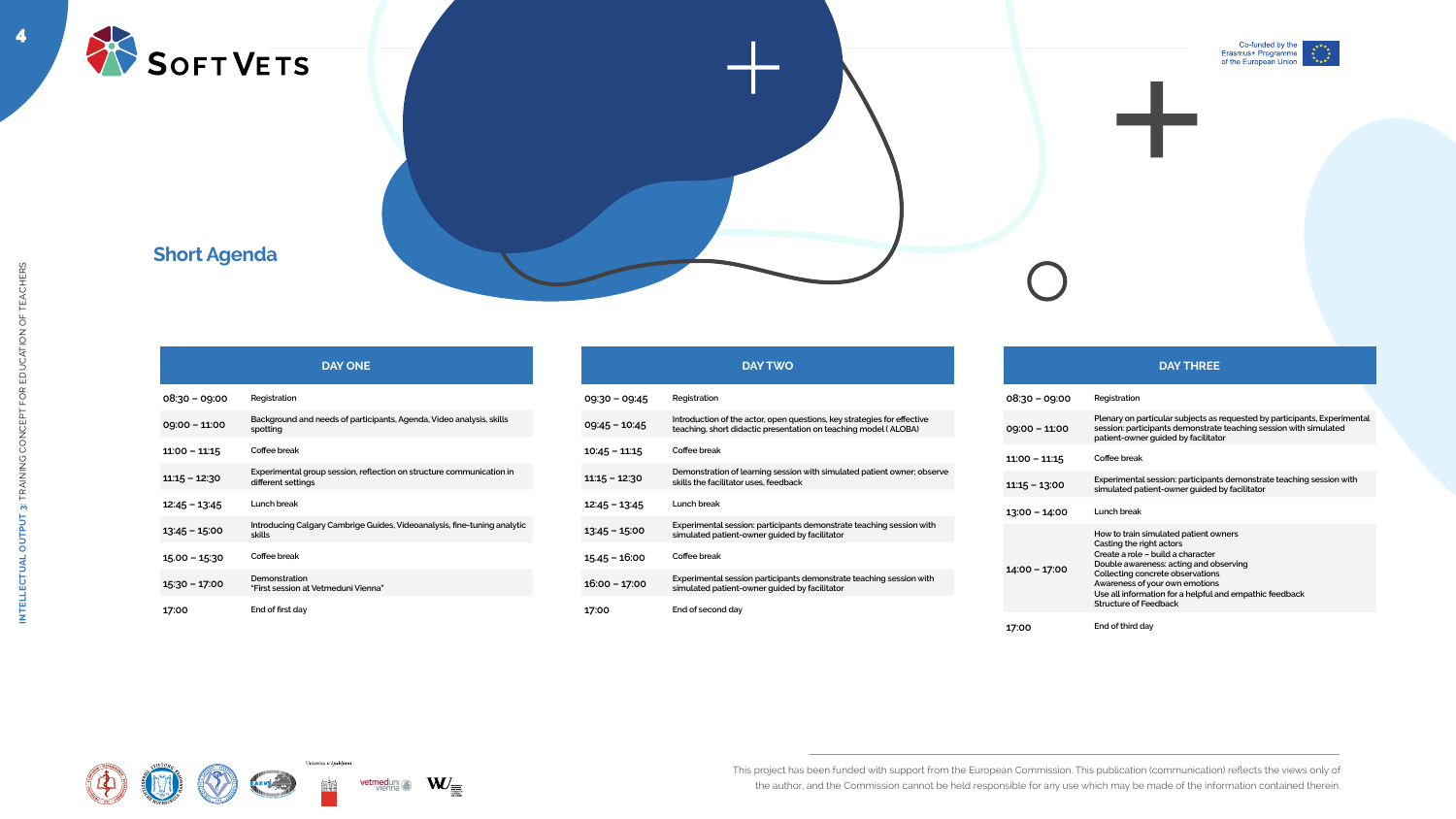

5



**INTELLECTUAL OUTPUT 3:** TRAINING CONCEPT FOR EDUCATION OF TEACHERS

INTELLECTUAL OUTPUT 3: TRAINING CONCEPT FOR EDUCATION OF TEACHERS



| <b>Time</b> | <b>Activity</b>                                                                                                                                                                                                                                                                                                                                                                                                                                                                                                                                                                                                                                                                                                                                                                                                                                                                                                                                                                                                                                                                                                                                                                                                                                                                                                                                                                                                                                                                                                                                                                                                                                                |
|-------------|----------------------------------------------------------------------------------------------------------------------------------------------------------------------------------------------------------------------------------------------------------------------------------------------------------------------------------------------------------------------------------------------------------------------------------------------------------------------------------------------------------------------------------------------------------------------------------------------------------------------------------------------------------------------------------------------------------------------------------------------------------------------------------------------------------------------------------------------------------------------------------------------------------------------------------------------------------------------------------------------------------------------------------------------------------------------------------------------------------------------------------------------------------------------------------------------------------------------------------------------------------------------------------------------------------------------------------------------------------------------------------------------------------------------------------------------------------------------------------------------------------------------------------------------------------------------------------------------------------------------------------------------------------------|
| 08:30       | Registration                                                                                                                                                                                                                                                                                                                                                                                                                                                                                                                                                                                                                                                                                                                                                                                                                                                                                                                                                                                                                                                                                                                                                                                                                                                                                                                                                                                                                                                                                                                                                                                                                                                   |
| 9:00        | Introduction, Facilitator presents herself, housekeeping, rules                                                                                                                                                                                                                                                                                                                                                                                                                                                                                                                                                                                                                                                                                                                                                                                                                                                                                                                                                                                                                                                                                                                                                                                                                                                                                                                                                                                                                                                                                                                                                                                                |
| 9:20        | State name, where from and whom they teach/ want to teach, show of hands (background, years of experience)<br>Exercise in pairs 4 min each: Why have you made time to come to this course                                                                                                                                                                                                                                                                                                                                                                                                                                                                                                                                                                                                                                                                                                                                                                                                                                                                                                                                                                                                                                                                                                                                                                                                                                                                                                                                                                                                                                                                      |
| 10:00       | Round where participants present themselves and explain why they are here, 1 min each, Keywords on flip-chart                                                                                                                                                                                                                                                                                                                                                                                                                                                                                                                                                                                                                                                                                                                                                                                                                                                                                                                                                                                                                                                                                                                                                                                                                                                                                                                                                                                                                                                                                                                                                  |
| 10:20       | · Aims and objectives:<br>Compare to flip chart results and clarify objectives                                                                                                                                                                                                                                                                                                                                                                                                                                                                                                                                                                                                                                                                                                                                                                                                                                                                                                                                                                                                                                                                                                                                                                                                                                                                                                                                                                                                                                                                                                                                                                                 |
| 10:30       | Present Video (5 Minutes) dog with incontinence scenario 2<br>Watch the Video - write on a sheet of paper:<br>What is going on?<br>What would you bring up with the learner?<br>Hand-raise on perceived skills and attitudes<br>Watch video again if necessary                                                                                                                                                                                                                                                                                                                                                                                                                                                                                                                                                                                                                                                                                                                                                                                                                                                                                                                                                                                                                                                                                                                                                                                                                                                                                                                                                                                                 |
|             |                                                                                                                                                                                                                                                                                                                                                                                                                                                                                                                                                                                                                                                                                                                                                                                                                                                                                                                                                                                                                                                                                                                                                                                                                                                                                                                                                                                                                                                                                                                                                                                                                                                                |
|             | 5 MIN<br>short didactic on skills approach (key strategies)                                                                                                                                                                                                                                                                                                                                                                                                                                                                                                                                                                                                                                                                                                                                                                                                                                                                                                                                                                                                                                                                                                                                                                                                                                                                                                                                                                                                                                                                                                                                                                                                    |
| 11:00       | Coffee break                                                                                                                                                                                                                                                                                                                                                                                                                                                                                                                                                                                                                                                                                                                                                                                                                                                                                                                                                                                                                                                                                                                                                                                                                                                                                                                                                                                                                                                                                                                                                                                                                                                   |
| 11:15       | Experimental Session in small groups (3-4 persons per group)<br>Introduction (5 min.):<br>Exploring the importance of structure and skills in the consultation and constructing a model<br>THE WHAT and STRUCTURE<br><b>TASK</b><br><b>IN FOURS - 60 mins</b><br>Divide into small groups of four from different specialities and level of experience.<br>Work together for 60 minutes and then we will put each list on the wall and look at all of our work together<br>STAGE 1: max 20 mins<br>We'd like you each to think of and describe to the group a recent and typical consultation you have had with a patient owner.<br>The purpose of this is to identify areas of commonality and differences<br>Individually each person thinks about and describes to the group a very common consultation you do.<br>Then try to identify what areas are similar and what is different within each of your consultations<br>STAGE 2 (stage 2 and stage 3:40 mins)<br>Now divide the consultation into four or five discrete sections, the landmarks of a consultation. Further subdivide these discrete areas into up to 4<br>key objectives each for both you and the patient owner: what are you trying to achieve in each section? What broad areas do you need to consider to<br>accomplish your needs as a doctor and also to help the patient owner achieve their needs in each section?<br>Try and work out a plan together on a piece of flipchart - be as inventive as you like. Be as creative as possible in making your diagram, it has not to be linear!<br>There are no right answers as we are just trying to generate ideas to get us started. |
|             |                                                                                                                                                                                                                                                                                                                                                                                                                                                                                                                                                                                                                                                                                                                                                                                                                                                                                                                                                                                                                                                                                                                                                                                                                                                                                                                                                                                                                                                                                                                                                                                                                                                                |











| <b>Time</b> | <b>Activity</b><br>Aim                                                                                                                                                                                                                                                                                                                                                                                                                                                                                                                                                                                                                                                                                                                                                                                                                                                                                                                                                                                                                                                                                                                                                                                                                                                                                                                                                                                                                                                                                                                                                                                                                                  |                                                                                                                                                                                                               | Needs/slides                                                                                                                                            |
|-------------|---------------------------------------------------------------------------------------------------------------------------------------------------------------------------------------------------------------------------------------------------------------------------------------------------------------------------------------------------------------------------------------------------------------------------------------------------------------------------------------------------------------------------------------------------------------------------------------------------------------------------------------------------------------------------------------------------------------------------------------------------------------------------------------------------------------------------------------------------------------------------------------------------------------------------------------------------------------------------------------------------------------------------------------------------------------------------------------------------------------------------------------------------------------------------------------------------------------------------------------------------------------------------------------------------------------------------------------------------------------------------------------------------------------------------------------------------------------------------------------------------------------------------------------------------------------------------------------------------------------------------------------------------------|---------------------------------------------------------------------------------------------------------------------------------------------------------------------------------------------------------------|---------------------------------------------------------------------------------------------------------------------------------------------------------|
| 08:30       | Registration                                                                                                                                                                                                                                                                                                                                                                                                                                                                                                                                                                                                                                                                                                                                                                                                                                                                                                                                                                                                                                                                                                                                                                                                                                                                                                                                                                                                                                                                                                                                                                                                                                            |                                                                                                                                                                                                               | List of participants Name, Tags                                                                                                                         |
| 9:00        | Introduction, Facilitator presents herself, housekeeping, rules                                                                                                                                                                                                                                                                                                                                                                                                                                                                                                                                                                                                                                                                                                                                                                                                                                                                                                                                                                                                                                                                                                                                                                                                                                                                                                                                                                                                                                                                                                                                                                                         | Give instructions and rules, explain that the course will be more<br>structured on 1st day, less on 2nd and 3rd                                                                                               | <b>Timeline slides</b>                                                                                                                                  |
| 9:20        | State name, where from and whom they teach/want to teach, show of hands (background, years of experience)<br>Exercise in pairs 4 min each: Why have you made time to come to this course                                                                                                                                                                                                                                                                                                                                                                                                                                                                                                                                                                                                                                                                                                                                                                                                                                                                                                                                                                                                                                                                                                                                                                                                                                                                                                                                                                                                                                                                | Presentation of participants.<br>Acknowledgement of expertise and background.<br>Get to know one other individual                                                                                             | <b>Slides</b>                                                                                                                                           |
| 10:00       | Round where participants present themselves and explain why they are here, 1 min each, Keywords on flip-chart                                                                                                                                                                                                                                                                                                                                                                                                                                                                                                                                                                                                                                                                                                                                                                                                                                                                                                                                                                                                                                                                                                                                                                                                                                                                                                                                                                                                                                                                                                                                           | Make participants express expectations                                                                                                                                                                        | ppt Flipchart                                                                                                                                           |
| 10:20       | . Aims and objectives:<br>Clarify objectives, and what expectations will not be covered<br>• Compare to flip chart results and clarify objectives                                                                                                                                                                                                                                                                                                                                                                                                                                                                                                                                                                                                                                                                                                                                                                                                                                                                                                                                                                                                                                                                                                                                                                                                                                                                                                                                                                                                                                                                                                       |                                                                                                                                                                                                               | <b>Slides</b>                                                                                                                                           |
| 10:30       | Present Video (5 Minutes) dog with incontinence scenario 2<br>Watch the Video - write on a sheet of paper:<br>What is going on?<br>What would you bring up with the learner?<br>Hand-raise on perceived skills and attitudes<br>Watch video again if necessary<br>5 MIN<br>short didactic on skills approach (key strategies)                                                                                                                                                                                                                                                                                                                                                                                                                                                                                                                                                                                                                                                                                                                                                                                                                                                                                                                                                                                                                                                                                                                                                                                                                                                                                                                           | Get participants working with picking up skills<br>Discuss difference between attitude and skills<br>Encourage focus on skills and also building relationship between<br>participants based on mutual respect | <b>Slides</b><br>Worksheet 1<br>Video: dog with incontinence scenario 2<br><b>Slides</b><br><b>HANDOUT 1: KEY STRATEGIES FOR</b><br><b>FACILITATING</b> |
| 11:00       | Coffee break                                                                                                                                                                                                                                                                                                                                                                                                                                                                                                                                                                                                                                                                                                                                                                                                                                                                                                                                                                                                                                                                                                                                                                                                                                                                                                                                                                                                                                                                                                                                                                                                                                            |                                                                                                                                                                                                               |                                                                                                                                                         |
| 11:15       | Experimental Session in small groups (3-4 persons per group)<br>Introduction (5 min.):<br>Exploring the importance of structure and skills in the consultation and constructing a model<br>THE WHAT and STRUCTURE<br><b>TASK</b><br>IN FOURS - 60 mins<br>Divide into small groups of four from different specialities and level of experience.<br>Work together for 60 minutes and then we will put each list on the wall and look at all of our work together<br>STAGE 1: max 20 mins<br>We'd like you each to think of and describe to the group a recent and typical consultation you have had with a patient owner.<br>The purpose of this is to identify areas of commonality and differences<br>Individually each person thinks about and describes to the group a very common consultation you do.<br>Then try to identify what areas are similar and what is different within each of your consultations<br>STAGE 2 (stage 2 and stage 3:40 mins)<br>Now divide the consultation into four or five discrete sections, the landmarks of a consultation. Further subdivide these discrete areas into up to 4<br>key objectives each for both you and the patient owner: what are you trying to achieve in each section? What broad areas do you need to consider to<br>accomplish your needs as a doctor and also to help the patient owner achieve their needs in each section?<br>Try and work out a plan together on a piece of flipchart - be as inventive as you like. Be as creative as possible in making your diagram, it has not to be linear!<br>There are no right answers as we are just trying to generate ideas to get us started. | To engage the experience of the participants.<br>Encourage reflection on experience with structure in different settings.<br>Explore the common ground in teaching about the clinical interview               | Flip for each group<br>Marker for each group<br>Strips to fix the flips<br>Slides with timeline and task                                                |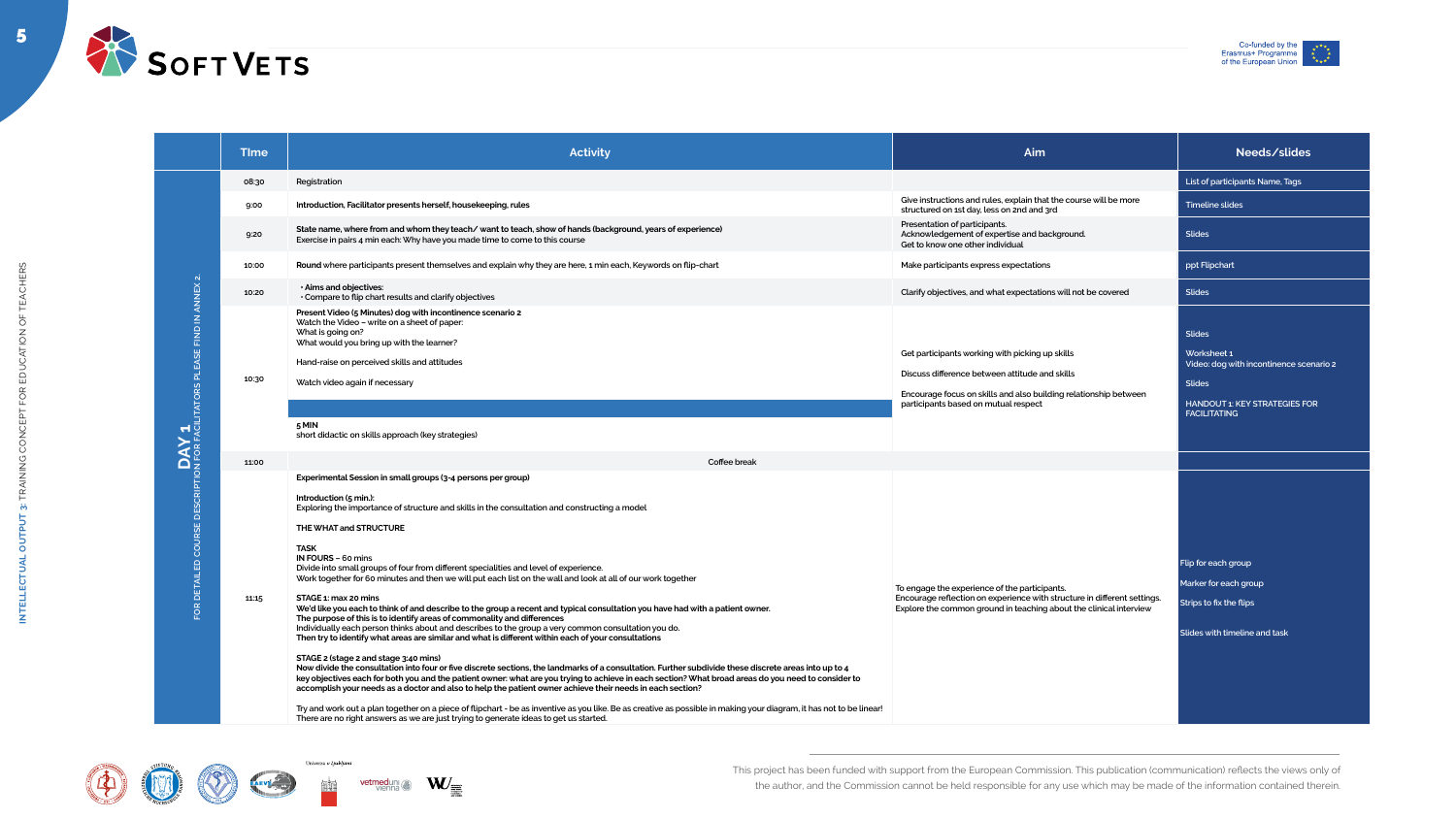



| <b>Time</b> | <b>Activity</b>                                                                                                                                                                                                                                                                                                                                                                                                                                                                                                                         | Aim                                                                                                                                                                                           | Needs/slides                                                                                                            |
|-------------|-----------------------------------------------------------------------------------------------------------------------------------------------------------------------------------------------------------------------------------------------------------------------------------------------------------------------------------------------------------------------------------------------------------------------------------------------------------------------------------------------------------------------------------------|-----------------------------------------------------------------------------------------------------------------------------------------------------------------------------------------------|-------------------------------------------------------------------------------------------------------------------------|
| 11:15       | STAGE <sub>3</sub><br>What skills do you need to get there?<br>For each of these objectives identify what skills you need to use to achieve these objectives. Add 4 or 5 skills in each section that you think are really worth<br>teaching.<br>What are the skills that vets can use to enable the vet and patient owner to achieve what they both need?<br>Share the flip charts again<br>Discuss how these skills and the framework need to be pulled together to produce an overall guide and how structure and skills fit together |                                                                                                                                                                                               |                                                                                                                         |
| 12:15       |                                                                                                                                                                                                                                                                                                                                                                                                                                                                                                                                         | Intention of creating a framework for the participants and helping<br>them generalize their model.<br>Show the benefit of an evidence-based model for learners, teachers<br>and practitioners | <b>Slides</b><br><b>CCG</b>                                                                                             |
| 12:30       | Open questions, discussion?                                                                                                                                                                                                                                                                                                                                                                                                                                                                                                             |                                                                                                                                                                                               |                                                                                                                         |
| 12:45       | Lunch break                                                                                                                                                                                                                                                                                                                                                                                                                                                                                                                             |                                                                                                                                                                                               |                                                                                                                         |
| 13:45       | 5 min<br>· Agenda for afternoon - Initiating the session and Gathering Information; first steps of anamnesis taking                                                                                                                                                                                                                                                                                                                                                                                                                     |                                                                                                                                                                                               | <b>Slides</b>                                                                                                           |
| 13:50       | • check the models: which goals and skills have you defined for this part of the consultation.<br>• One group starts to present, the others amend what is missing                                                                                                                                                                                                                                                                                                                                                                       | Build upon the experiential knowledge of the participants                                                                                                                                     | <b>Slides</b>                                                                                                           |
| 14:00       | Video: dog with incontinence part 1 First minutes<br>Watch video minute by minute- stopping occasionally to ask participants in pairs to look for behaviourally specific skills used/not used. Help by describing and<br>labelling the skills in plenum.<br>· End session by letting groups revisit their models.                                                                                                                                                                                                                       | Developing or fine tuning analytic skills for identifying the various skills<br>used for initiating the session as well as information gathering plus<br>structural and relational skills.    | Video dog with incontinence scenario 1<br><b>Slides</b><br><b>Handout 2- CONSTRUCIVE FEEDBACK</b>                       |
| 14:45       | <b>Short didactic: skills CCG</b><br>Bring together results from participants with CC                                                                                                                                                                                                                                                                                                                                                                                                                                                   | Summarizing<br>Giving a theoretical frame for the participants, help them to generalize<br>their model.<br>Agenda setting for experimental session                                            | <b>Slides</b><br>Handout 3 CALGARY-CAMBRIDGE<br>-GUIDES                                                                 |
| 15:00       | coffee break                                                                                                                                                                                                                                                                                                                                                                                                                                                                                                                            |                                                                                                                                                                                               |                                                                                                                         |
| 15:30       | <b>Experimental session</b><br>Introduction(5 min.):<br>· How do we start to teach anamnesis at Vetmeduni Vienna<br>· Facilitator demonstrates first unit in the 3rd term at the Vetmeduni Vienna<br>Finish (10 min.):<br>· Parallels between skills needed for facilitating and communication skills?<br>· Each participant: Note one Take-Home-Point for this session, share in plenum if wished.                                                                                                                                     | Initiate the session, building up the relationship, experimental session<br>for gathering and delivering information. "ABC Hörnchen"<br>Participants watch which skills the facilitator uses. | 4-5 participants are the learners<br>the others are in the outer circle and<br>watch the skills used by the facilitator |
| 16:30       | <b>Last Check</b><br>What have you learned so far?<br>What questions are in your mind right now?<br>What are we going to do tomorrow?                                                                                                                                                                                                                                                                                                                                                                                                   | Summarizing<br>Prepare for day 2 and 3                                                                                                                                                        | <b>Slides</b><br><b>Flip</b><br>Handout 4 PRINCIPLES OF ALOBA for<br>preparation for day 2 and 3                        |
| 17:00       | End of first day                                                                                                                                                                                                                                                                                                                                                                                                                                                                                                                        |                                                                                                                                                                                               |                                                                                                                         |



|                                                                                                           | <b>Time</b> | <b>Activity</b>                                                                                                                                                                                                                                                                                                                                                                                                                                                                                                                     |
|-----------------------------------------------------------------------------------------------------------|-------------|-------------------------------------------------------------------------------------------------------------------------------------------------------------------------------------------------------------------------------------------------------------------------------------------------------------------------------------------------------------------------------------------------------------------------------------------------------------------------------------------------------------------------------------|
| $\overline{N}$                                                                                            | 11:15       | <b>STAGE 3</b><br>What skills do you need to get there?<br>For each of these objectives identify what skills you need to use to achieve these objectives. Add 4 or 5 skills in each section that you think are really worth<br>teaching.<br>What are the skills that vets can use to enable the vet and patient owner to achieve what they both need?<br>Share the flip charts again<br>Discuss how these skills and the framework need to be pulled together to produce an overall guide and how structure and skills fit together |
|                                                                                                           | 12:15       |                                                                                                                                                                                                                                                                                                                                                                                                                                                                                                                                     |
|                                                                                                           | 12:30       | Open questions, discussion?                                                                                                                                                                                                                                                                                                                                                                                                                                                                                                         |
|                                                                                                           | 12:45       | Lunch break                                                                                                                                                                                                                                                                                                                                                                                                                                                                                                                         |
|                                                                                                           | 13:45       | 5 min<br>· Agenda for afternoon - Initiating the session and Gathering Information; first steps of anamnesis taking                                                                                                                                                                                                                                                                                                                                                                                                                 |
| FOR FACILITATORS PLEASE<br>$\blacktriangledown$<br><b>DESCRIPTION</b><br>COURSE<br><b>DETAILED</b><br>FOR | 13:50       | • check the models: which goals and skills have you defined for this part of the consultation.<br>One group starts to present, the others amend what is missing                                                                                                                                                                                                                                                                                                                                                                     |
|                                                                                                           | 14:00       | Video: dog with incontinence part 1 First minutes<br>Watch video minute by minute- stopping occasionally to ask participants in pairs to look for behaviourally specific skills used/not used. Help by describing and<br>labelling the skills in plenum.<br>· End session by letting groups revisit their models.                                                                                                                                                                                                                   |
|                                                                                                           | 14:45       | <b>Short didactic: skills CCG</b><br>Bring together results from participants with CC                                                                                                                                                                                                                                                                                                                                                                                                                                               |
|                                                                                                           | 15:00       | coffee break                                                                                                                                                                                                                                                                                                                                                                                                                                                                                                                        |
|                                                                                                           | 15:30       | <b>Experimental session</b><br>Introduction(5 min.):<br>· How do we start to teach anamnesis at Vetmeduni Vienna<br>• Facilitator demonstrates first unit in the 3rd term at the Vetmeduni Vienna<br>Finish (10 min.):<br>· Parallels between skills needed for facilitating and communication skills?<br>. Each participant: Note one Take-Home-Point for this session, share in plenum if wished.                                                                                                                                 |
|                                                                                                           | 16:30       | <b>Last Check</b><br>What have you learned so far?<br>What questions are in your mind right now?<br>What are we going to do tomorrow?                                                                                                                                                                                                                                                                                                                                                                                               |
|                                                                                                           | 17:00       | End of first day                                                                                                                                                                                                                                                                                                                                                                                                                                                                                                                    |







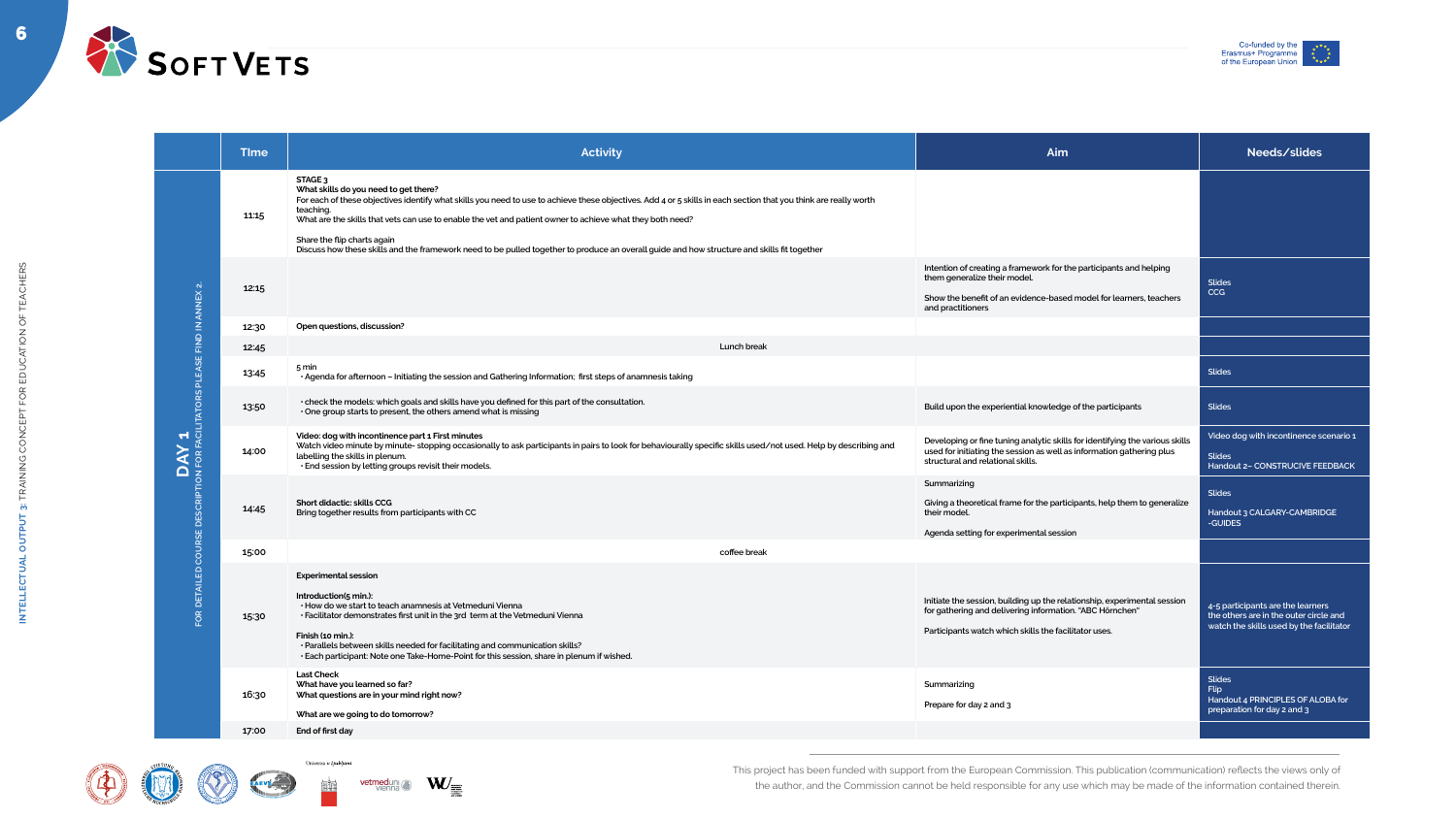

7





| List of participants Name, Tags<br>Registration<br>09:30<br>Introduction, Facilitator presents herself, housekeeping, rules<br>To give instructions and rules<br>Slides timeline<br>09:45<br>Presentation of Aims and objectives<br>Clarify objectives of the course (and what expectations won't be<br><b>Slides</b><br>covered)<br>09:55<br>$\mathbf{N}$<br>Clarify the organisation of the session<br>Specify the organisation of plenaries and subgroup work<br><b>ANNEX</b><br>Warm up / making people active<br>Eliciting/sharing knowledge within the group and focusing on<br>Key strategies for making teaching effective (in small groups)<br>Flip chart papers and big pens<br>10:00<br>$\frac{2}{2}$<br>strategies<br><b>Slides ALOBA</b><br>PowerPoint presentation on ALOBA<br>Theoretical input on effective CS teachin<br>10:30<br>Agenda led outcome based analysis<br>HANDOUT 5: WORKING WITH ALOBA SPS<br>군<br><b>Coffee Break</b><br>11:15 Instruction for demonstration<br>10:45<br>Y 2<br>EACILITATORS<br>One participant is the learner |  |
|----------------------------------------------------------------------------------------------------------------------------------------------------------------------------------------------------------------------------------------------------------------------------------------------------------------------------------------------------------------------------------------------------------------------------------------------------------------------------------------------------------------------------------------------------------------------------------------------------------------------------------------------------------------------------------------------------------------------------------------------------------------------------------------------------------------------------------------------------------------------------------------------------------------------------------------------------------------------------------------------------------------------------------------------------------------|--|
|                                                                                                                                                                                                                                                                                                                                                                                                                                                                                                                                                                                                                                                                                                                                                                                                                                                                                                                                                                                                                                                                |  |
|                                                                                                                                                                                                                                                                                                                                                                                                                                                                                                                                                                                                                                                                                                                                                                                                                                                                                                                                                                                                                                                                |  |
|                                                                                                                                                                                                                                                                                                                                                                                                                                                                                                                                                                                                                                                                                                                                                                                                                                                                                                                                                                                                                                                                |  |
|                                                                                                                                                                                                                                                                                                                                                                                                                                                                                                                                                                                                                                                                                                                                                                                                                                                                                                                                                                                                                                                                |  |
|                                                                                                                                                                                                                                                                                                                                                                                                                                                                                                                                                                                                                                                                                                                                                                                                                                                                                                                                                                                                                                                                |  |
|                                                                                                                                                                                                                                                                                                                                                                                                                                                                                                                                                                                                                                                                                                                                                                                                                                                                                                                                                                                                                                                                |  |
| Inner circle: participants<br>Observe mistakes of facilitation<br>Outer circle: reflect on facilitator, worksheet for feedback<br>Demonstration of experiential session with simulated patients (SP's) (bad version)<br>Instruction for participants concerning feedback<br>(global, negative, not specific)<br>11:15<br><b>AY</b><br>Facilitator of simulated group.<br>Key-words for suggestions of improvement<br>Reflection on facilitator guidelines for feed-back and experiential<br>Simulated group participants (prepared with roles).<br>group sessions<br>$\Omega$<br><b>P</b><br>$\Omega$<br>Worksheet 2: observation large group demonstration                                                                                                                                                                                                                                                                                                                                                                                                    |  |
| <b>EDESCRIPT</b><br>Modelling of facilitator strategies (group facilitation, set-up, group feed-<br>Define feedback rules, Flip Chart<br>Rehearsal / demonstration of experiential session (good version)<br>11:45<br>back, rehearsal, ALOBA, etc)                                                                                                                                                                                                                                                                                                                                                                                                                                                                                                                                                                                                                                                                                                                                                                                                             |  |
| Define one personal learning objective for work in your own experimental<br>COURSE<br>Flip: Participants register for timeslot on flip-chart<br>Personal reflections and writing on main points<br>12:30<br>sessions                                                                                                                                                                                                                                                                                                                                                                                                                                                                                                                                                                                                                                                                                                                                                                                                                                           |  |
| Lunch<br>$\mathsf{D}$<br>12:45                                                                                                                                                                                                                                                                                                                                                                                                                                                                                                                                                                                                                                                                                                                                                                                                                                                                                                                                                                                                                                 |  |
| <b>DETAILE</b><br>Facilitator<br>Each participant has to demonstrate one teaching session on a chosen<br>Flip chart<br><b>Experimental session 1</b><br>13:45<br>topic.<br>group<br>$\pmb{\alpha}$                                                                                                                                                                                                                                                                                                                                                                                                                                                                                                                                                                                                                                                                                                                                                                                                                                                             |  |
| $\overline{O}$<br><b>Experimental session 2</b><br>14:45                                                                                                                                                                                                                                                                                                                                                                                                                                                                                                                                                                                                                                                                                                                                                                                                                                                                                                                                                                                                       |  |
| <b>Break</b><br>15:45                                                                                                                                                                                                                                                                                                                                                                                                                                                                                                                                                                                                                                                                                                                                                                                                                                                                                                                                                                                                                                          |  |
| Experimental group session on dealing with emotions<br>Slide: wheel of emotion<br>15:45<br>Short didactic presentation on dealing with emotions                                                                                                                                                                                                                                                                                                                                                                                                                                                                                                                                                                                                                                                                                                                                                                                                                                                                                                                |  |
| What have we learned so far?<br>16:30<br>Reflection<br><b>Open Questions</b>                                                                                                                                                                                                                                                                                                                                                                                                                                                                                                                                                                                                                                                                                                                                                                                                                                                                                                                                                                                   |  |
| End of day two<br>17:00                                                                                                                                                                                                                                                                                                                                                                                                                                                                                                                                                                                                                                                                                                                                                                                                                                                                                                                                                                                                                                        |  |









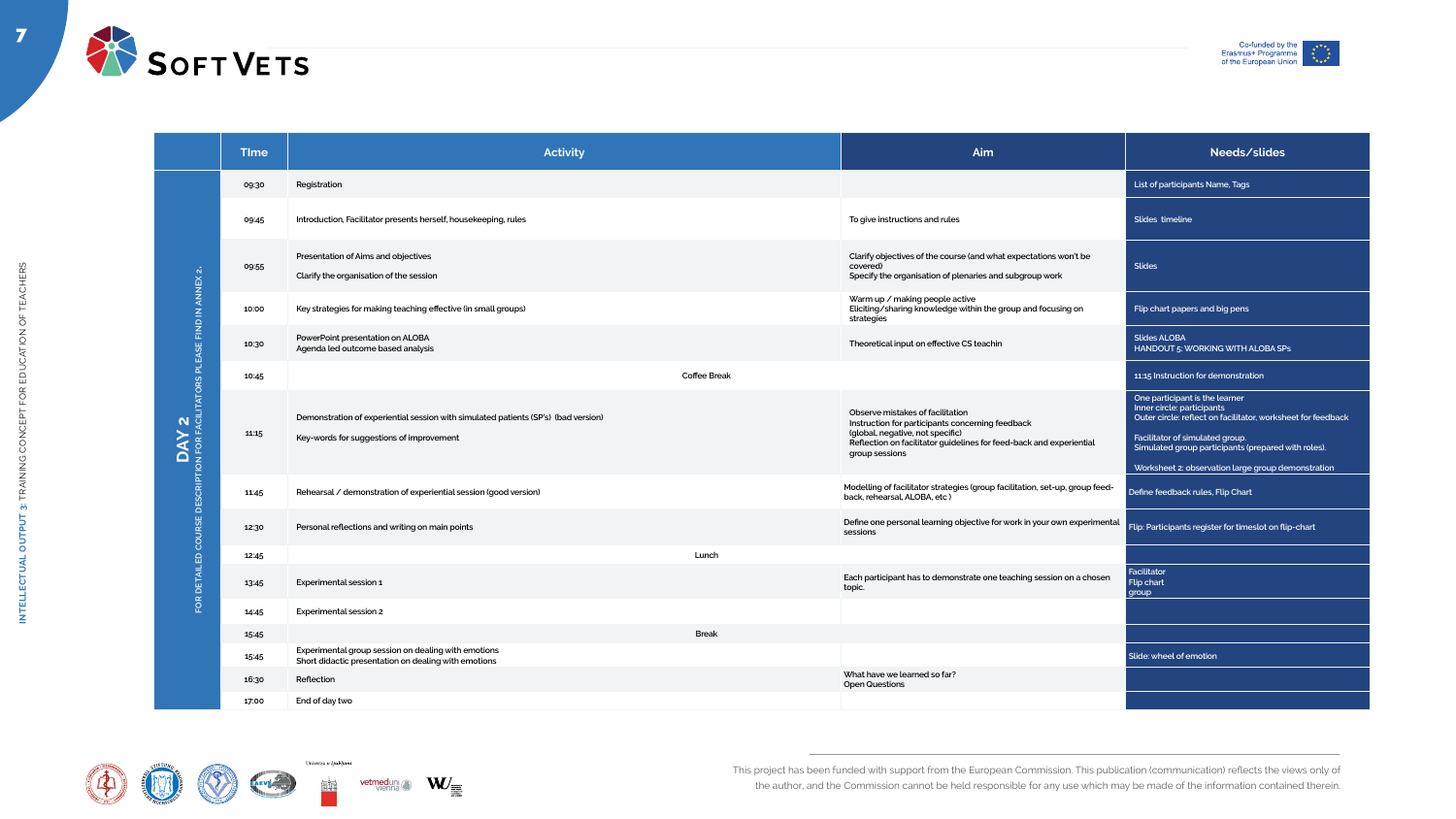

8















| <b>TIme</b> | <b>Activity</b>                                                                                                                                        | Aim                                                                                                                                                                                                                                       | Needs/slides                      |
|-------------|--------------------------------------------------------------------------------------------------------------------------------------------------------|-------------------------------------------------------------------------------------------------------------------------------------------------------------------------------------------------------------------------------------------|-----------------------------------|
| 09:00       | Plenary on topic, E. g.<br>· integrated models and conscious competence<br>· short input on the «what»: content and process<br>· short input on skills | The conscious competence model deals with the hierarchy of<br>competence from unconscious incompetence to unconscious<br>competence.<br>In interaction with the group the trainer should suggest an input which<br>is needed by the group | Depends on the needs of the group |
| 09:30       | Experimental group session 3/4                                                                                                                         | One or two participants demonstrate a teaching session                                                                                                                                                                                    |                                   |
| 11:00       | Coffee break                                                                                                                                           |                                                                                                                                                                                                                                           |                                   |
| 11:15       | Experimental group 5/6                                                                                                                                 | One or two participants demonstrate a teaching session                                                                                                                                                                                    |                                   |
| 12:45       | <b>End of Communication Training</b>                                                                                                                   | Reflections, take home messages, evaluation                                                                                                                                                                                               | <b>Handout 6: Evaluation</b>      |
| 13:00       | Lunch                                                                                                                                                  |                                                                                                                                                                                                                                           |                                   |
| 14:00       | Working with simulated patient owner                                                                                                                   | How to train simulated patient owner                                                                                                                                                                                                      |                                   |
| 17:00       | End of day three                                                                                                                                       |                                                                                                                                                                                                                                           |                                   |
|             |                                                                                                                                                        |                                                                                                                                                                                                                                           |                                   |



|                                                                                                                  | <b>Time</b> |                                                                                                                                                        | <b>Activity</b> | Ain                                                                                                                                                        |
|------------------------------------------------------------------------------------------------------------------|-------------|--------------------------------------------------------------------------------------------------------------------------------------------------------|-----------------|------------------------------------------------------------------------------------------------------------------------------------------------------------|
| $\begin{array}{ll}\n\text{DAY } 3 \\ \text{course } \text{person} \text{ for } \text{ractintators}\n\end{array}$ | 09:00       | Plenary on topic, E. g.<br>· integrated models and conscious competence<br>· short input on the «what»: content and process<br>· short input on skills |                 | The conscious competence model do<br>competence from unconscious incon<br>competence.<br>In interaction with the group the train<br>is needed by the group |
|                                                                                                                  | 09:30       | Experimental group session 3/4                                                                                                                         |                 | One or two participants demonstrate                                                                                                                        |
|                                                                                                                  | 11:00       |                                                                                                                                                        | Coffee break    |                                                                                                                                                            |
|                                                                                                                  | 11:15       | Experimental group 5/6                                                                                                                                 |                 | One or two participants demonstrate                                                                                                                        |
|                                                                                                                  | 12:45       | <b>End of Communication Training</b>                                                                                                                   |                 | Reflections, take home messages, ev                                                                                                                        |
|                                                                                                                  | 13:00       |                                                                                                                                                        | Lunch           |                                                                                                                                                            |
| FOR DETAILED                                                                                                     | 14:00       | Working with simulated patient owner                                                                                                                   |                 | How to train simulated patient owner                                                                                                                       |
|                                                                                                                  | 17:00       | End of day three                                                                                                                                       |                 |                                                                                                                                                            |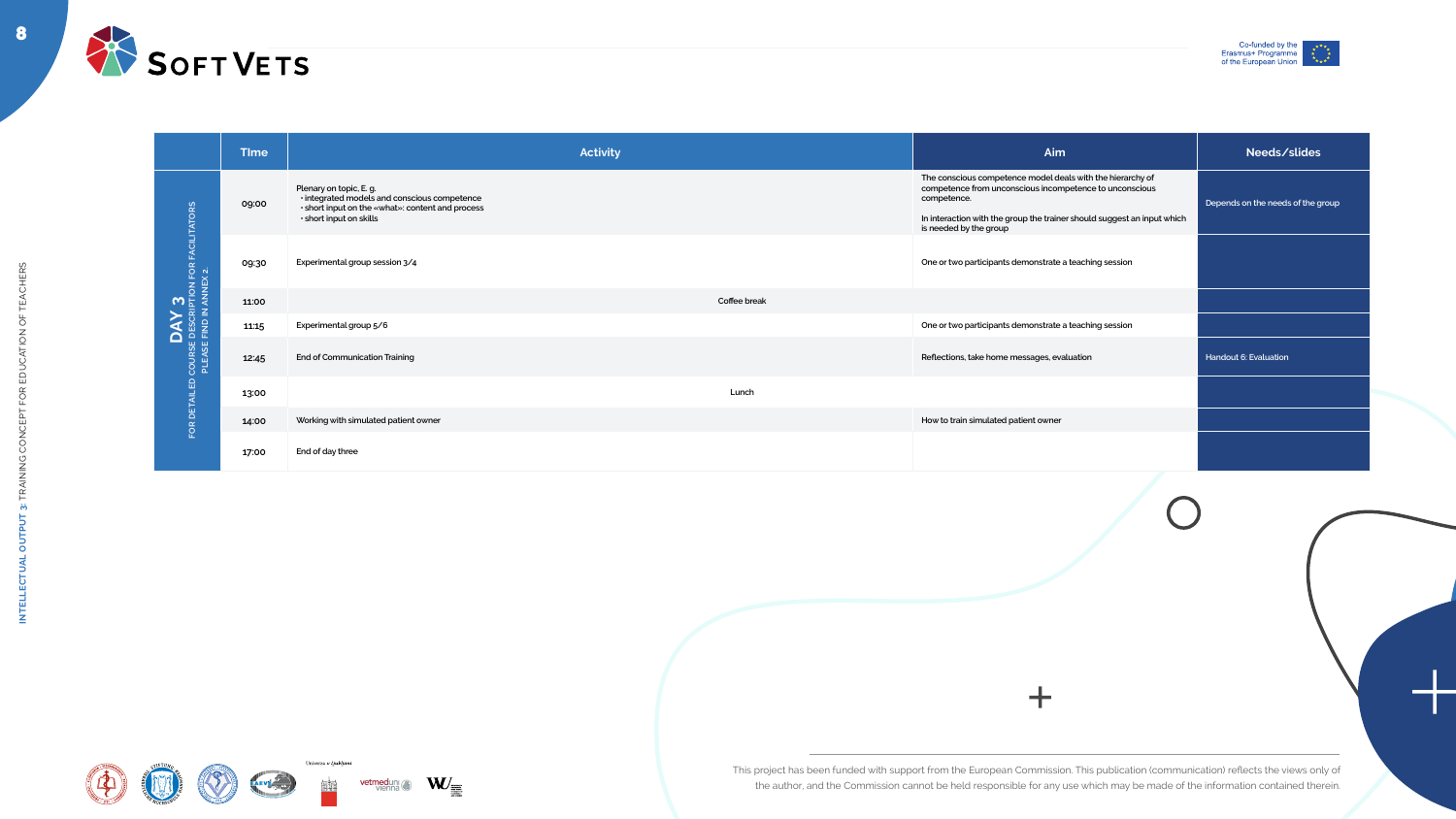







# **Annex 1**

### **Why experiential**

Throughout this course the facilitator demonstrates facilitation skills herself/himself. It means that the participants can be asked, at intervals, 'what skills am I demonstrating?' or 'What teaching techniques have we used so far?' which further emphasises the experiential nature of the course. The participants are then also able to positively mirror the skills they have seen demonstrated by the facilitator.

The course follows the tEACH concept (http://www.each.eu/) which is highly experiential –that means that the participants – rather than being 'talked at' by an 'expert' – take place in a variety of activities that enable them to understand and practise the particular skills being considered. By practising skills, receiving feedback and then re-performing the skill the participants get to experience how they put the skill into practise – for example the words they use – and how it feels when the skills work. This make them more equipped and more motivated to use the skills in the future.

### **The facilitator as a role model**

### **Why do we do agenda setting?**

Participants will come on these courses from a variety of backgrounds and previous experiences. In addition, there is variety in what they wish to learn on the course. Since they are 'adult learners' the facilitators









Univerza v Ljubljar



need to tailor the course as closely as practical to the learning needs of the participants. Of course, there are limits to this – the course has its predetermined structure and content but there is some flexibility within this which can be adjusted to the needs of the participants. In addition, 'agenda setting' builds relationships between the facilitator and the group and within the group members themselves – as they can see that they want to learn similar skills.

#### **Consolidating learning**

Throughout the course there will be opportunities to reflect on what the participants have learnt so far. This is important because learning will be more effective if the participant asks themselves 'so what does this mean to me?' It is particularly important at the end of the course when participants need to consider 'what have I learnt?' and 'what will I do differently in the future?' Without this, the answer to both these questions is likely to be 'nothing!'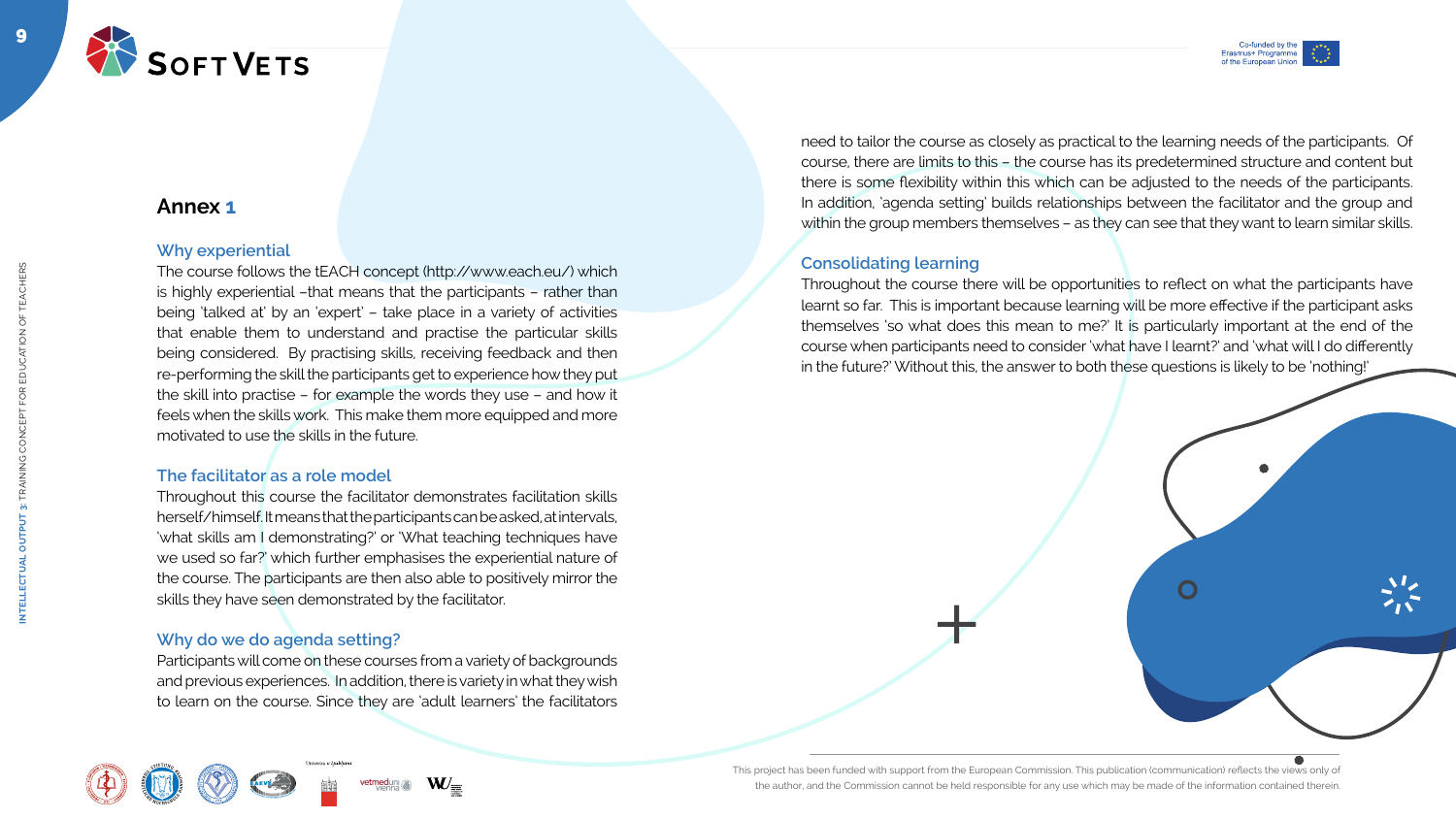

10

**INTELLECTUAL OUTPUT 3:** TRAINING CONCEPT FOR EDUCATION OF TEACHERS



# **Annex 2**

**Key strategies to facilitate groups General principles: guiding rather than instructing**

• Consider sending pre-session reading to learners. Prepare documents, flip-chart, etc. Set the room (chairs).

• Check AV equipment if using

### **Organising the session**

#### **Before the session**

• Introductions (facilitator and participants introduce themselves to each other, and simulated patient if present)

Pre-course email to participants is Appendix 2 for this document. Sent to the participants 4 weeks prior to the course.

- Get to know who the participants are, what level, expectations etc.
- Adapt the course specifically to participants

• Engage learners and establish initial rapport (everyone should speak; name-preferences, background, etc)

• Provide rules for safe environment (confidentiality, no right or wrong, space to try, etc.)











#### **Start the session**

- Plan different activities, be interactive alternating group activity with short theoretical inputs
- Keep contact with group, adapt to group (if tired, hot, hungry change the program, adapt the room)
- Respect timetable
- Keep group dynamic going, avoid one-to-one discussions ("don't keep the ball, keep the ball going")

#### **Structure the session**

- Discover group agenda (explore learners' prior knowledge and needs, discover their group agenda; negotiate shared agenda)
- Give clear plan and timetable (check if participants have time constraints)

#### **Facilitating**

#### **Closing the session**

- Summarize main points or preferably ask participants to summarize
- Ask for personal take home message (learner who has practised first and then every participant)
- Ask for commitment for change when possible (what skill, when and how will you use in practice)
- Value the work that has been done/achieved
- Explore motivation to come again (feelings, experience)
- Prepare on-going learning (next session, work/practice in between)
- Ask for feedback on the session (comments, suggestions)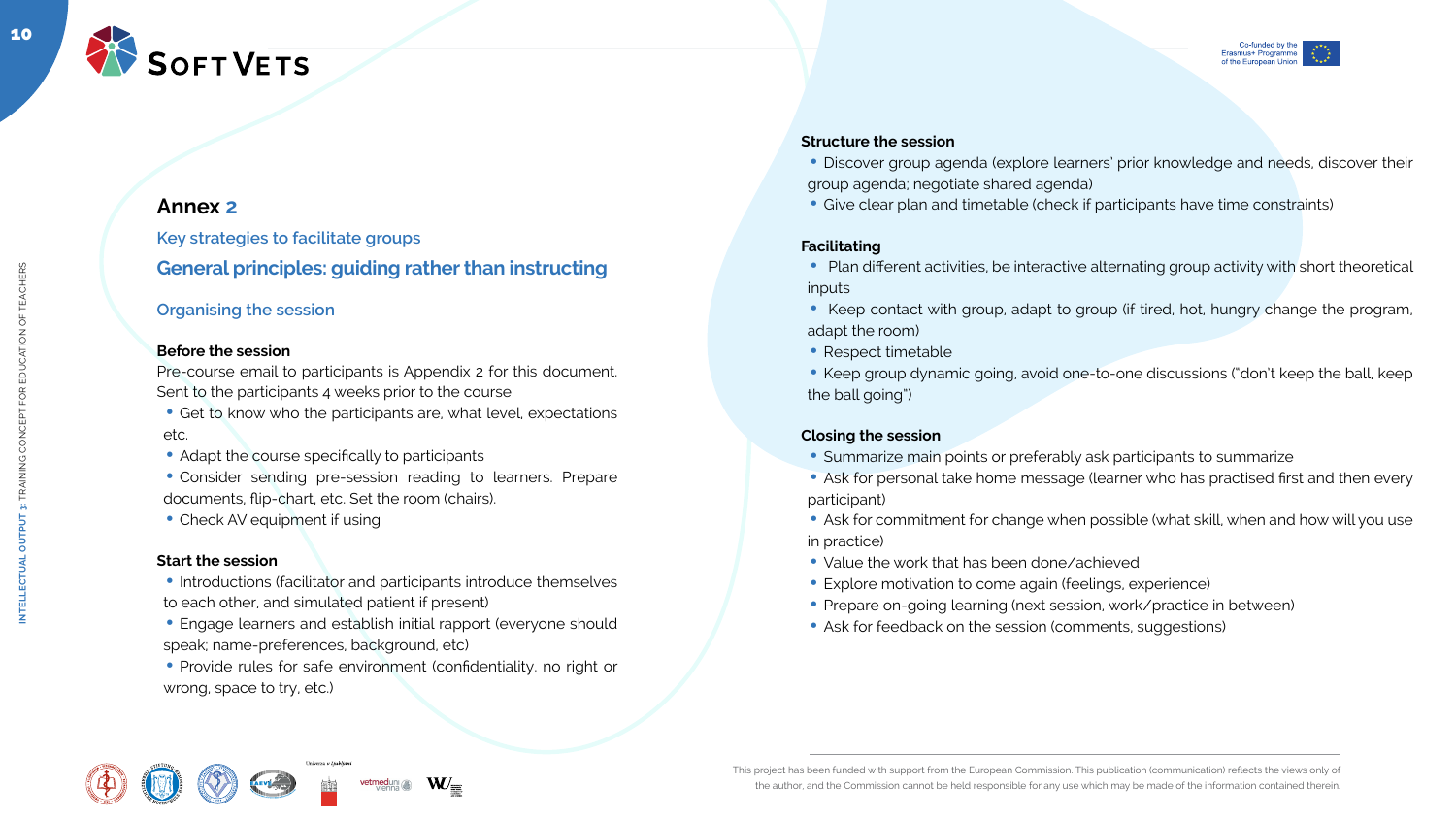



### **Group facilitation process skills**

#### **Provide structure throughout:**

- Provide clear session plan and refer regularly to the plan and where you've got
- Signpost and summarize regularly (what has been learnt)
- Chunk and check (don't give too much information at once, check understanding by participants)
- Make sure of the progress (don't get stuck for too long on same problem)
- Demonstrate dynamism (involvement, flexibility and responsiveness)
- Be aware of adequate time of thinking for most of learners
- Keep to agreed time frame for session
- Ensure time is split up fairly evenly between learners

### **Initiate and model a learner-centred approach throughout the session**

- Demonstrate interest and respect
- Create a supportive environment
- Elicit views and opinions of learners, acknowledges and values all contributions. Accept comments non-judgementally without defensiveness
- Make suggestions rather than prescriptive comments









#### **Build relationship to learner/s throughout**

- Put learner/s at ease and check comfort throughout the session (verbally and nonverbally)
- Make verbal and non-verbal congruent
- Model empathy, acknowledge difficulties or learner's feelings, pick up cues
- Ensure interaction (balance one-to one learning with group learning)
- Use group to solve problems rather than solving them for the group
- Be well intentioned, valuing and supportive
- Admit own errors, doubts or uncertainties

#### **Show awareness of group dynamics, be flexible and respond appropriately**

- Show awareness of the level of participation of all group members.
- Give all members of group an opportunity to contribute.
- Acknowledge and respond appropriately to comments made

#### **Provide opportunities for group to set/reset agenda throughout**

- Agenda elicited from participants.
- Agenda remains flexible and open to change.

#### **Handle group conflicts/different perspectives or criticism appropriately**

- Rapid acknowledgement of conflict
- Non-judgemental exploration of conflicting view points
- Validate appropriateness of differing viewpoints
- Address verbally the problems in group dynamic or felt resistance of learner Provide clear session plan and refer regularly to the plan and where you've got
- Signpost and summarize regularly (what has been learnt)
- Chunk and check (don't give too much information at once, check understanding by participants)
- Make sure of the progress (don't get stuck for too long on same problem)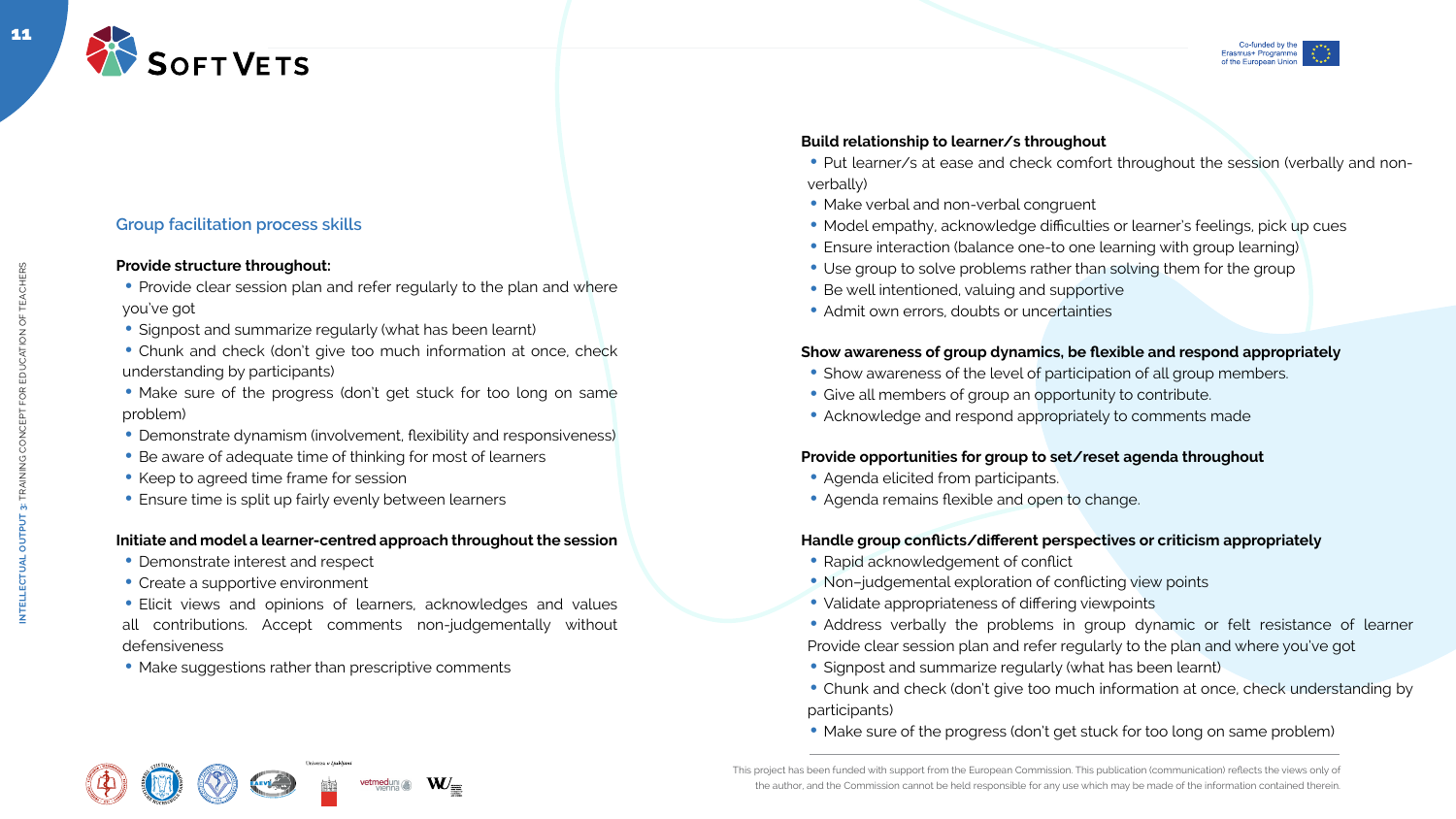

- Demonstrate dynamism (involvement, flexibility and responsiveness)
- Be aware of adequate time of thinking for most of learners
- Keep to agreed time frame for session
- Ensure time is split up fairly evenly between learners



#### **Handle group conflicts/different perspectives or criticism appropriately**

- Rapid acknowledgement of conflict
- Non-judgemental exploration of conflicting view points
- Validate appropriateness of differing viewpoints

#### **Address verbally the problems in group dynamic or felt resistance of learner**

#### **Maintain culture of support and use key facilitation skills:**

- attentive listening
- encouragement
- silence
- repetition
- paraphrasing
- $\bullet$  interpretation
- acceptance
- clarification
- summary
- picking up verbal and non-verbal cues
- signposting and summarising

#### **The specifics of communication teaching:**

- Role-play Importance of re-rehearsal
- Feedback Working with SPs in different positions







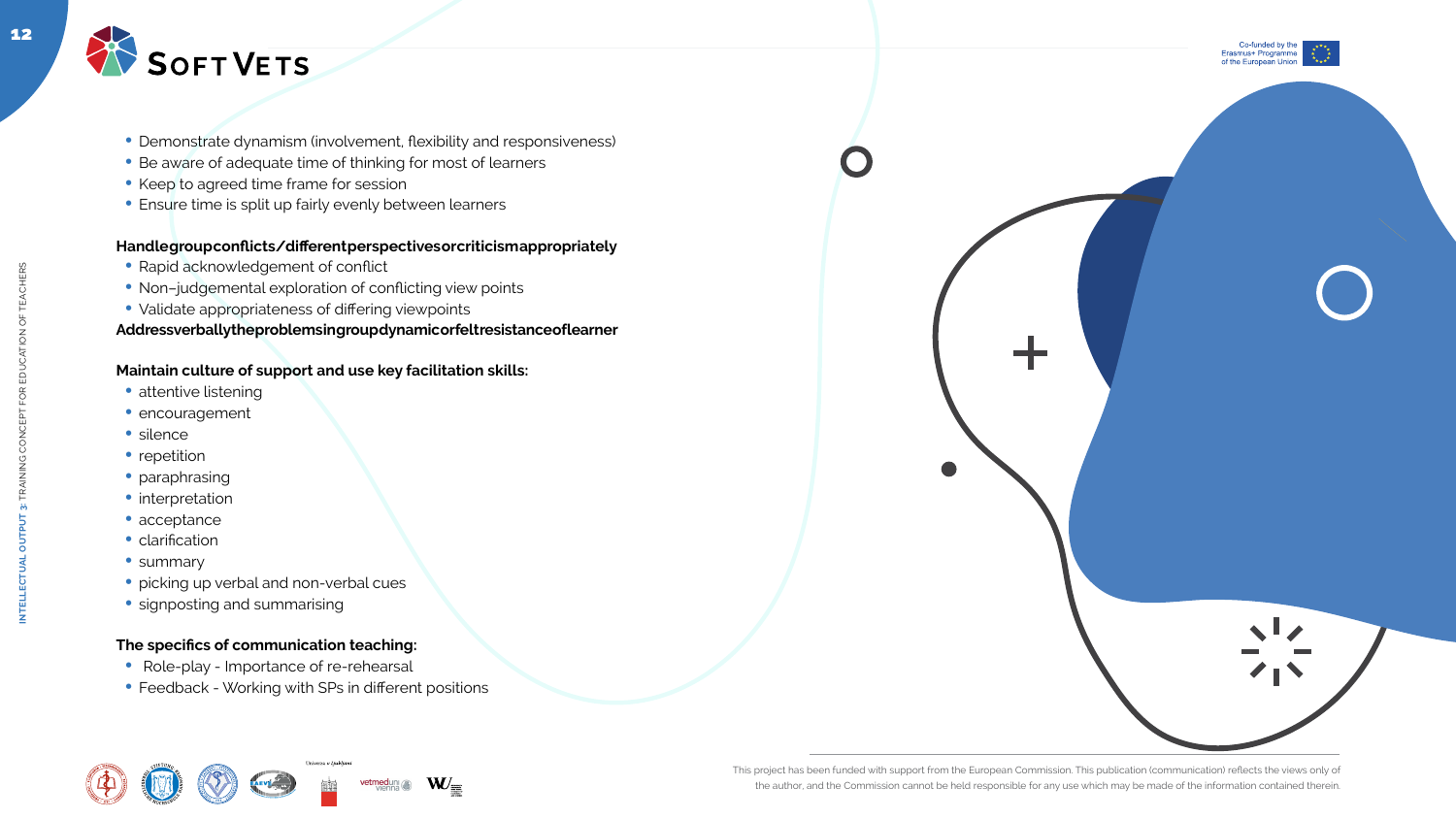

13



• To reflect on your individual perspectives of communication in veterinary medicine



# **Annex 3**

Course Description for Facilitators

# **Day one**

• Watch a video of a consultation. As you watch, think about what do you think is going on? If the learner was in the room with you, what would you focus on?

**Briefly explain our overall aims and objectives of the course**

Compare objectives to why they said they are here.

• Afterwards use worksheet to consider what they have seen, what would be the key areas they you would wish to bring up with the learner, is this primarily a problem of attitude or skill, is it teachable?

## **Intro of initial video exercise (dog with incontinence):**

- attitudes equals values/beliefs/intentions
- skills not morally right or wrong, depending on what you are trying to achieve. If there is an underlying patient centred philosophy,











• attitudinal approach assumes skills there but not transferred to the consulting room because of beliefs engendered by previous education, role modelling or current medical practice or upbringing.

• But skills are the final common pathway. Even if the learner realises, they wish to change their attitude, need skills to put this into concrete action. And indeed skills are important even when there are no blocks and many specialists have all the right attitudes but do not have the skills to put them into practice

- so of course it is a balance between the two, not one or the other
- outcome links the two approaches looking at what you are trying to achieve

### **Brief didactic input about the interplay between skills and attitudes skills approach**

• so skills is essential whatever you do and of course it is less threatening to the defensive learner and challenging attitude or philosophy. And we know skills can change attitude (Lesley Fallowfield)

skills advocated would be different from doctor-centred philosophy

experimental session in small groups: What to teach: Exploring the importance of structure and skills in the consultation, and constructing a model - exercise

First discover how many people are not clinicians and do not consult with patient owners. Possibly give them a slightly different task, but actually they seem to manage with the same task as clinicians.

Rationale: We all come from very different clinical backgrounds and our interviews with patient owners will all have a different context and content. What is the common ground here if any in our teaching about the clinical interview?

Divide into small groups of four from different specialities and level of experience. **1.** Individually each person thinks about and describes to the small group a very common consultation you do. Then try to identify what areas are similar and what is different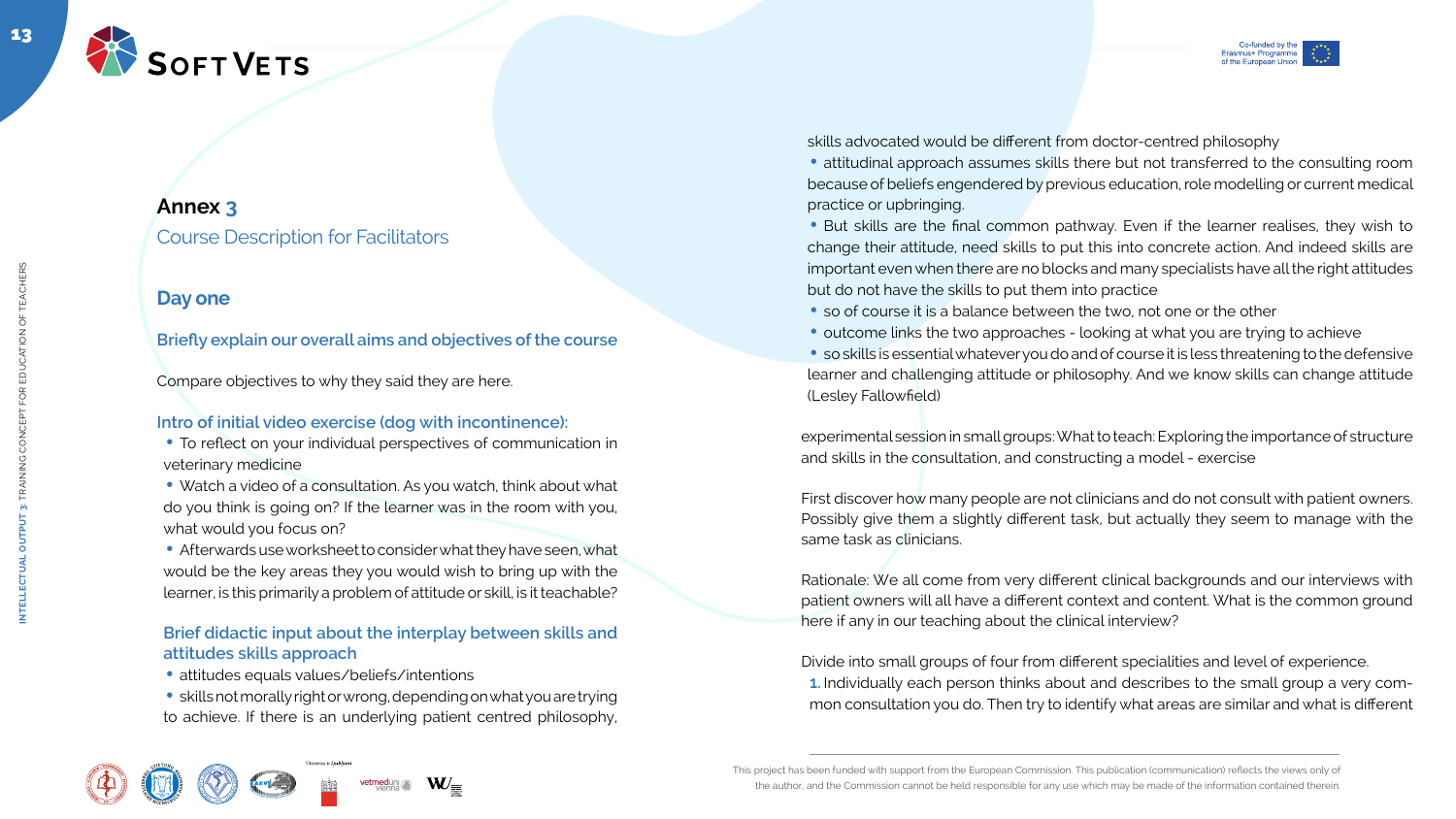











within each of your consultations.

**2.**Now can you find the common ground: divide the consultation into four or five discrete sections, the landmarks of a consultation. Further subdivide these discrete areas into up to 4 key objectives each for both you and the patient.

**3.**For each of these objectives identify what skills you need to use to achieve these objectives.

Be as creative as possible in making the diagram, it has not to be linear! There are no right answers we are just trying to generate ideas to get us started.

Work together for 45 minutes and then we will put each list on the wall and look at all of our work together

Constantly return to this model and photograph at the end

Intro of video exercise on skill spotting (dog with incontinence part 1): Initiating the session, gathering information - anamnesis

Watch video minute by minute- stop and run video minute by minute – stop and ask participants in pairs to look for behaviourally specific skills used/not used. Help describing and labelling the skills in plenum. Note on Flip-chart









 $\mathbf{W}_{-}$ 

By the end of the session let the groups revisit their models.

Short didactic: Background: presentation about structure and skills and need for conceptual models: Explore the importance of an evidence-based approach. Introduce Calgary Cambridge here

#### **Why do we need a model?**

#### **STRUCTURE**

Skills are used at different times in the consultation. They are useful at particular times: A framework is useful for

**1.** learners: structure opportunistic, be able to analyse what we are seeing and hearing, random learning, organise into a memorable whole, conceptual framework

**2.**teachers: outcome based approach, what covered or not, structure learning, pull together the individual skills into important learning areas

**4.**practitioners: prevents aimless wandering (+flexibility) e.g. disease/illness, or screening or repetition

#### **SKILL: Breadth and validity, 25 years of research. Increased number of tools we can intentionally use**

#### **BEHAVIOUR**

As we will see, labelling the structure and the skills is still not enough: we need to explore exactly how you ask an open question or try to be empathetic. Later we can return to this and build on it. This is the third part, behaviour. Discuss personality: skills must be incorporated into our personality so that their use becomes natural - unconsciously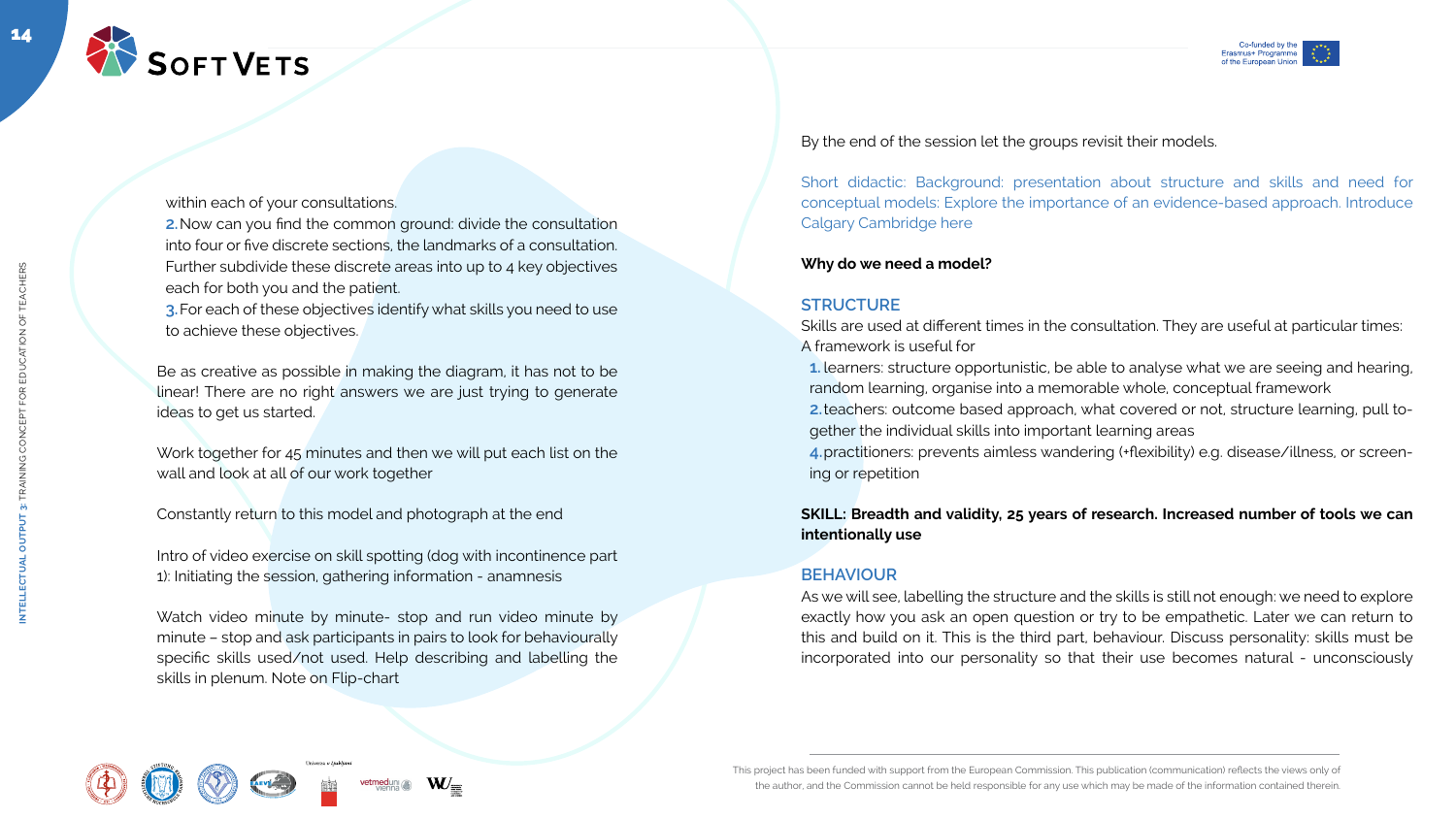









competent.

# **Day two and thre**

Identifying key strategies for making teaching effective Aim: To generate ideas of different approaches that might be used to teach communication skills.

- Facilitator to divide the group into small groups of 4/5 people
- Ask each group to work together for 20 minutes to produce a list of key strategies that make teaching communication skills effective
- Encourage them to discuss different approaches that they have either seen or tried themselves in teaching this topic
- Encourage creativity. There are no right answers, we are just trying to generate ideas to get us started.
- At the end of the 20 minutes ask all groups to display their work
- All groups circulate around the room, view other group ideas and ask questions

- What the educational research tells us are the key components to achieve behaviour change
- The need for knowledge about the what of communication; being able to analyse what you are observing

W<sub>=</sub>











### **Power Point Presentation**

**Facilitator note:** Invite questions during presentation and relate information on slides to previous exercise where possible.

#### **Demonstration of experiential session. Spotlight on Feedback**

**The idea of the session is to start with a demonstration without telling the audience that this is going to be a poor demonstration.**

**We set up a fishbowl in which the participants in the centre are with facilitator 1 acting as facilitator, facilitator 2 (or a real but instructed student) acting as a student, a simulated patient owner and 3 hand-picked participants as group members.** The rest of the participants in the workshop observe from outside.

**First we see a role play of an encounter where a student and a simulated patient owner is facilitated with the group members being nice** (very positive and general feedback without specifics)**, medical** (entirely clinical and not about process) **and harsh** (very appropriate feedback about some of the problems but very judgementally).

**We are about to tackle a history taking scenario** in which there is lots of biomedical information to obtain and also considerable patient owners` perspective. This is set in postgraduate healthcare education and the group members can be themselves. The group has worked together before in a course on using communication skills in practice and on this occasion.

**The session starts without the facilitator doing any setup trying to find the group's agenda or any instructions for the student.** 

So we have seen a performance from the learner with some good points but quite a lot of skills missing. **From this moment on, the facilitation is inappropriate and**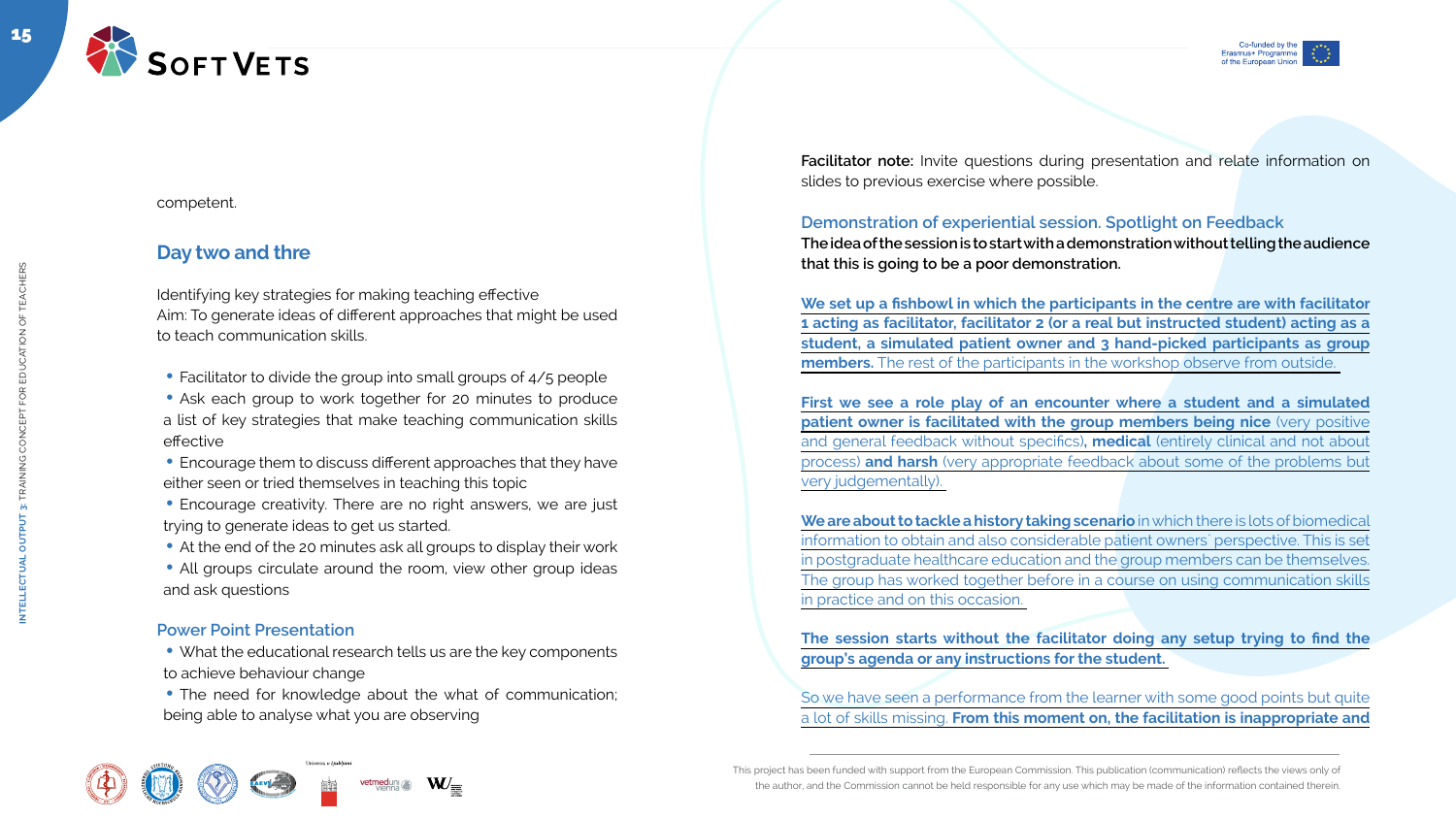

╈

feedback from group members difficult. We go straight to the group rather than the learner and all three group members give their feedback before the learner can say anything.



16

**INTELLECTUAL OUTPUT 3:** TRAINING CONCEPT FOR EDUCATION OF TEACHERS

**OUTPUT** 

**INTELLECTUAL** 

3: TRAINING CONCEPT FOR EDUCATION OF TEACHERS

#### **Facilitator then stops the proceedings with some shock and horror and ask participants to divide into groups of 3 to discuss how this could be done differently.**

After 10 minutes of discussion, **brainstorm** all their ideas and discuss openly.

**Then redo the teaching session including the setup over about 20 minutes**, basically modelling an agenda led approach so that the participants can see this in action. When the student is asked to set her initial agenda, it is very much about the problem of obtaining the patient owners` perspective. She understands the theory of all of this, but when she tries it out, she doesn't seem to get very far and reverts to just sorting out the disease. She is not sure if she is doing it appropriately. We need to get as far as a further re-rehearsal from the student in which she attempts to follow up the initial cue which she missed that she was worried. On this occasion, the SP drops into the conversation that she was worried because it's gone to both feet and what that might mean.

At the end, participants reflect on one issue the exercise raised that they are interested in or feel they would like to explore - write this down.











 $\mathbf O$ 

#### **Work in small group sessions: experimental group sessions**

If possible, there will be up to 7 participants per group. The rest of the course will focus on experiential teaching situations and working them out within a small group. Explain how the rest of the course will work and the role of the facilitators and actor. Small group work enables participants to practice and consider specific areas of facilitation and consideration of different types of teaching sessions including one to one with learner, small groups, use of video, role-play and simulated patient owner.

Start by asking each group member to i**ntroduce themselves again and explain the sort of situations they teach in** (e.g. small groups, one-to-one, video, simulated patient owner, role-play).

Have each participant **share the one concept or issue** they wrote down at the end of the large group demonstration relevant to their own practice in teaching communication

Ask each participant to say **what they would like to explore experientially as a teache**r before the end of the course Write up on flip-chart.

Also be explicit about what you want to go through: ALOBA, feedback, role playing, simulated patient owner...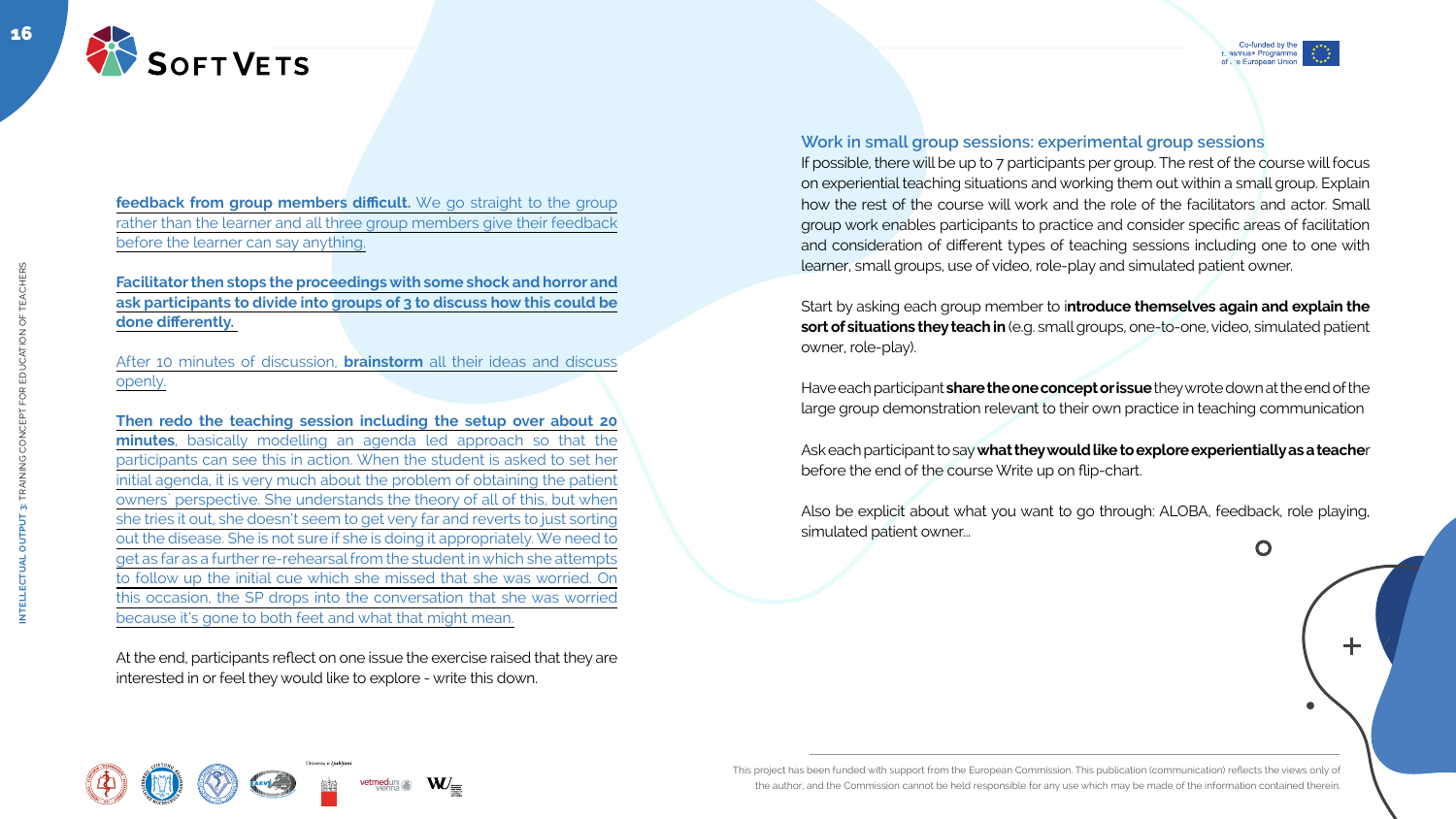





The manual of the course is based on the Facilitator manuals: What to teach and How to teach communication in medicine, tEACH, 2017;<https://www.each.eu>



17

**INTELLECTUAL OUTPUT 3:** TRAINING CONCEPT FOR EDUCATION OF TEACHERS

CONCEPT FOR EDUCATION OF TEACHERS

# **Annex 4**

Overview of handouts and checklists

# **Day 1:**

# **DAY 2:**

# **DAY 3:**

#### **Resources**

What to Teach: Experiential Communication skills Teaching Course revised by Annegrethe 2017 How to Teach: Experiential Communication Skills Teaching Course

Kurtz S, Draper J & Silverman J (ED) Teaching and learning communication in medicine, CRC, 1998

Further information on the project is available on the Erasmus+ platform for project results: [https://ec.europa.eu/programmes/erasmus-plus/projects\\_en](https://ec.europa.eu/programmes/erasmus-plus/projects_en  )  and on the project webpage: www.softvets.eu

Adams C & Kurtz S (ED) Skills for communication in veterinary medicine, Otmoor Publishing, 2017

#### **Background information:**

This concept was developed in the course of the project:

**Pan-European soft skills curriculum for undergraduate veterinary education – "SOFTVETS"** co-funded by the Erasmus+ Program of the European Union.

The template used for outline of the teaching concept was developed during the course of the project "Internal Quality Management: Evaluating and Improving Competence-Based Higher Education", funded by Erasmus+ program.

The European Commission support for the production of this publication does not constitute an endorsement of the contents which reflects the views only of the authors, and the Commission cannot be held responsible for any use which may be made of the information contained therein.

| 10:30 | WORKSHEET 1: REFLECTION ON VIDEO               |
|-------|------------------------------------------------|
|       | <b>HANDOUT 1: KEY STRAGEGIES TO FACILITATE</b> |
| 14:00 | HANDOUT 2: CONSTRUCTIVE FEEDBACK               |
| 14.45 | HANDOUT 3: CALGARY-CAMBRIGDE-GUIDES            |
| 16:30 | <b>HANDOUT 4: PRINCIPLES OF ALOBA</b>          |

| 10:30 | Handout 5: Working with Simulated Patients ALOBA   |
|-------|----------------------------------------------------|
| 11:15 | WORKSHEET 2: OBSERVATION LARGE GROUP DEMONSTRATION |

WORKSHEET 3: OBSERVATION SHEET GROUP DEMONSTRATION

12:45 HANDOUT 6: EVALUTATION IF NEEDED HANDOUT X: CALGARY-CAMBRIDGE GUDIES FOR TELEPHONE INTERVIEW HANDOUT Y: ATTENTIVE LISTENTING

W<sub>=</sub>